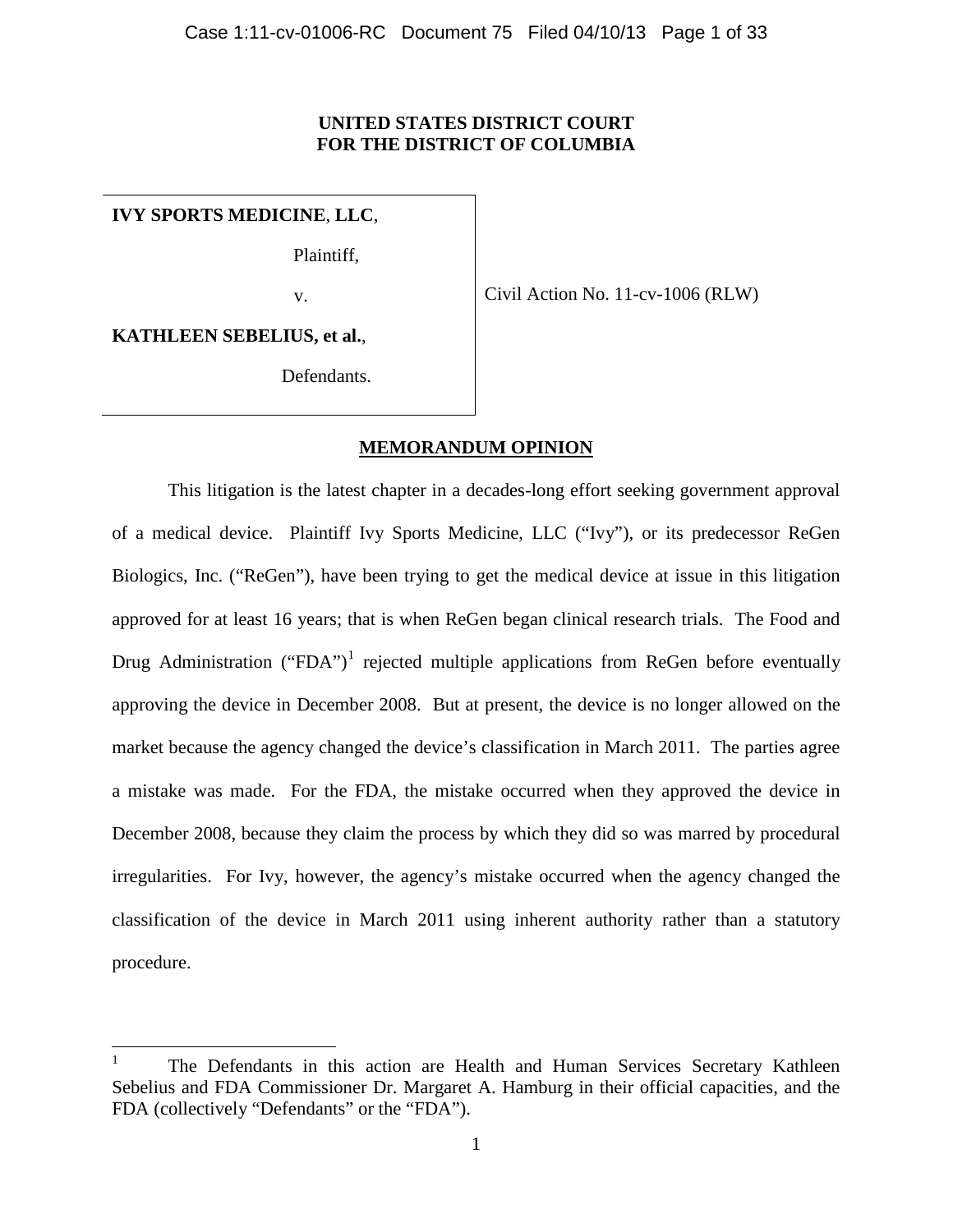#### Case 1:11-cv-01006-RC Document 75 Filed 04/10/13 Page 2 of 33

The case is now before this Court on cross-motions for summary judgment, and is ripe for a decision. (Dkt. Nos. 22 & 28). Based on the Court's review of the Administrative Record, the parties' briefs, the relevant law, and the arguments of counsel during the hearing held on March 14, 2013, and for the reasons stated below, Defendants' Motion for Summary Judgment (Dkt. No. 28) is **GRANTED** and Plaintiff's Motion for Summary Judgment (Dkt. No. 22) is **DENIED**.

#### **I. FACTUAL SUMMARY**

#### **A. Regulatory Framework**

Certain medical devices intended for human use are regulated for safety by the FDA under the Federal Food, Drug and Cosmetic Act ("FDCA"), 21 U.S.C. § 301 *et seq*. There are "two basic paths" by which new devices reach the market. *Cytori Therapeutics, Inc. v. FDA*, Nos. 11-1268, 11-1279, 2013 WL 1164775, at \*1 (D.C. Cir. Mar. 22, 2013). The "premarket approval" path involves more scrutiny, usually requires clinical research demonstrating the safety of the device, and can be a lengthy process. *See* 21 U.S.C. § 360e. The "premarket notification" path, far more common, is a more streamlined process that requires the new device to be "substantially equivalent" to a device already on the market. *See* 21 U.S.C. §§ 360(k), 360c(i). There are three established classes for medical devices, which help determine whether a new medical device proceeds along the "premarket approval" or "premarket notification" path. *See* 21 U.S.C. § 360c(a)(1). Devices in Class I are the least risky, Class II devices are more risky than Class I and may require "special controls,"[2](#page-1-0) and devices in Class III are the most risky of all

<span id="page-1-0"></span><sup>&</sup>lt;sup>2</sup> Such special controls include "the promulgation of performance standards, postmarket surveillance, patient registries, development and dissemination of guidelines (including guidelines for the submission of clinical data in premarket notification submissions in accordance with section  $360(k)$  of this title), recommendations, and other appropriate actions as the Secretary deems necessary . . . ." 21 U.S.C.  $\S$  360(a)(1)(B).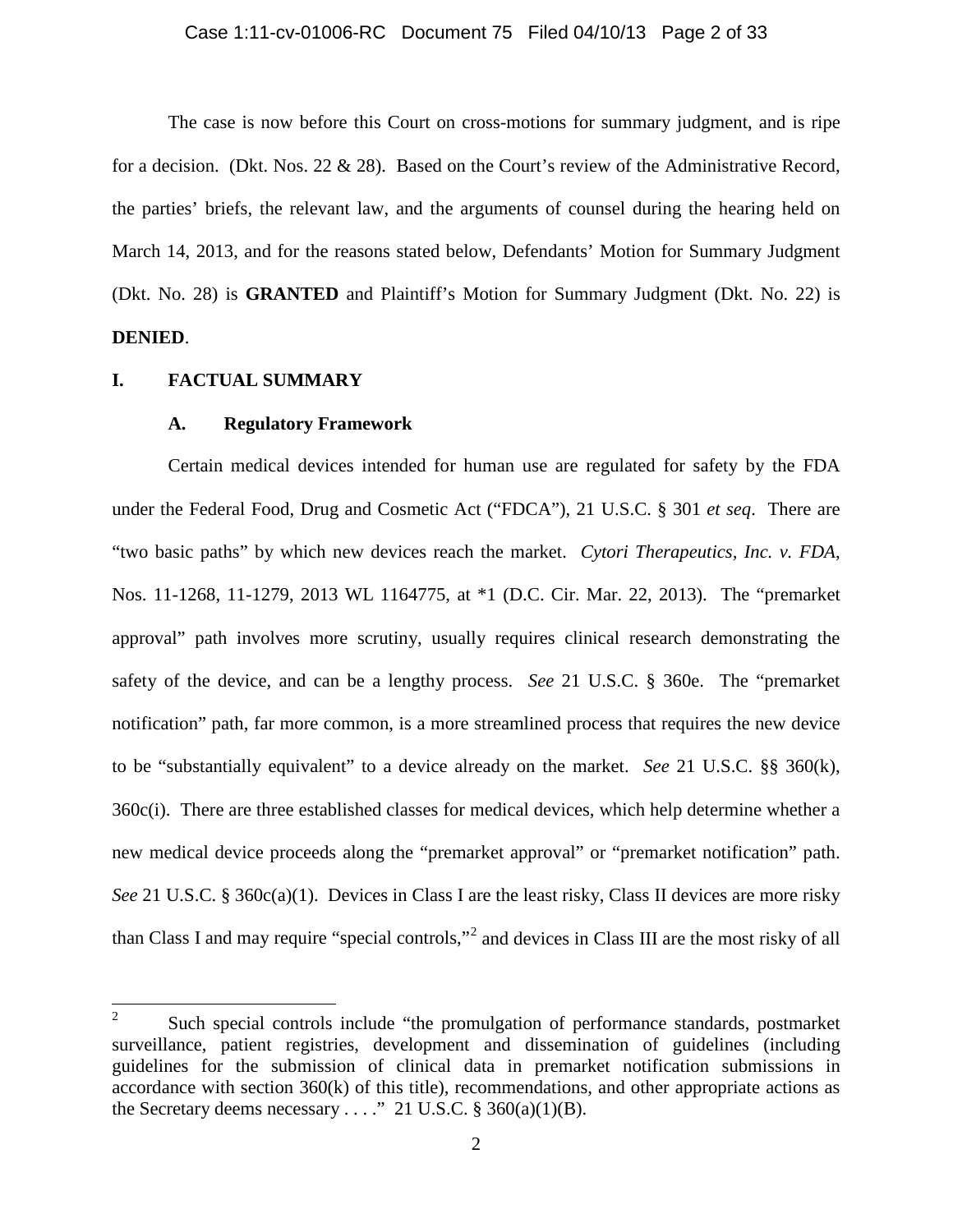#### Case 1:11-cv-01006-RC Document 75 Filed 04/10/13 Page 3 of 33

and require premarket review and approval. *See* 21 U.S.C. § 360c(a)(1)(A)-(C) (describing all three Classes).

In addition, devices can be identified as preamendment or new (postamendment). Preamendment devices are any of about 1,500 generic types of devices used before the enactment of the Medical Device Amendments on May 28, 1976. *See* 21 C.F.R. § 860.3(i). A device is categorized as postamendment if it was first proposed for use on or after May 28, 1976. Anyone seeking to register a postamendment device can submit a premarket notification, which has come to be known as a 510(k) application, in an effort to demonstrate the device is "substantially equivalent" to a device already approved by the FDA, also known as a "predicate device." *See* 21 U.S.C. §§ 360(k) (Section 510(k) of the FDCA), 360c(f). The criteria for substantial equivalence are set out at 21 U.S.C. § 360c(i)(1)(A). *See also* 21 C.F.R. § 807.100(b). If the agency determines a new device is substantially equivalent to a predicate device, the new device is cleared and subject to the same regulatory Class controls as the predicate. *See* 21 U.S.C. § 360c(f). If not, the new device is classified into Class III, and subject to premarket approval of its safety and effectiveness. *See* 21 U.S.C. § 360c(f). The law was changed in 1990 to clarify that most devices, including postamendment devices, can serve as a predicate for classifying other new devices. *See* 21 U.S.C. § 360c(i).

Congress has provided procedures for the FDA to follow for device classification changes if the agency determines a device has been incorrectly classified. At the time the device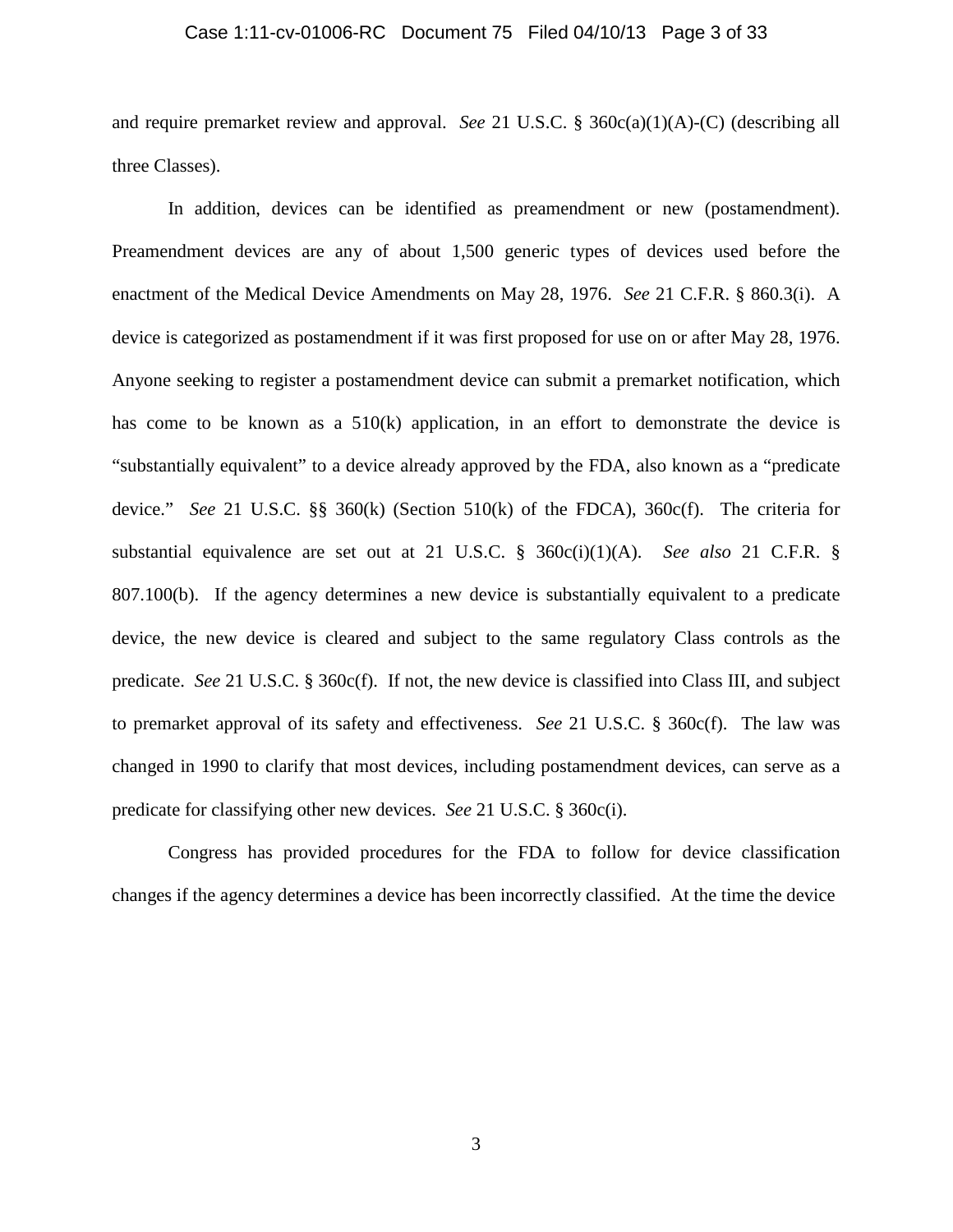at issue in this case was reviewed by FDA,<sup>[3](#page-3-0)</sup> a key statutory provision, 21 U.S.C. § 360c(e)(1)(A),

provided that

[b]ased on new information respecting a device, the Secretary may, upon his own initiative or upon petition of an interested person, by regulation (A) change such device's classification, and (B) revoke, because of the change in classification, any regulation or requirement in effect . . . with respect to such device. In the promulgation of such a regulation respecting a device's classification, the Secretary may secure from the panel to which the device was last referred pursuant to subsection (c) of this section a recommendation respecting the proposed change in the device's classification and shall publish in the Federal Register any recommendation submitted to the Secretary by the panel respecting such change.

# **B. Device at Issue: Collagen Scaffold ("CS")**

The meniscus is made of tissue and is found between the knee bones. The menisci distribute body weight to prevent damage to the underlying articular cartilage, they "act as shock absorbers and secondary stabilizers, and they provide joint lubrication and nutrition for the articular cartilage." (Dkt. No. 1, at ¶ 18). Unfortunately, meniscus injuries are quite common, and often result in a surgical procedure known as a partial meniscectomy. That procedure removes torn meniscus cartilage interfering with knee joint function. (*See* Dkt. No. 69, at 9 n.2). The product at issue in this litigation is a Collagen Scaffold ("CS") manufactured by Ivy that was marketed in the United States as Menaflex. According to Ivy, the CS is intended "to reinforce damaged or weakened meniscal soft tissue in the knee and to provide a resorbable scaffold for replacement by a patient's own soft tissue." (Dkt. No. 1, at  $\P$  19). A partial meniscectomy would involve use of a CS only if a doctor determined such use was appropriate. According to Ivy, although debated by the FDA as explained below, use of the CS is limited to repairing and reinforcing tissue, and the CS is not intended to replace tissue. (*See* AR 2648-49, 2661).

<span id="page-3-0"></span><sup>&</sup>lt;sup>3</sup> This section was amended slightly, with changes not relevant here, by the Food and Drug Administration Safety and Innovation Act, Pub. L. No. 112-144, 126 Stat. 1055 (2012).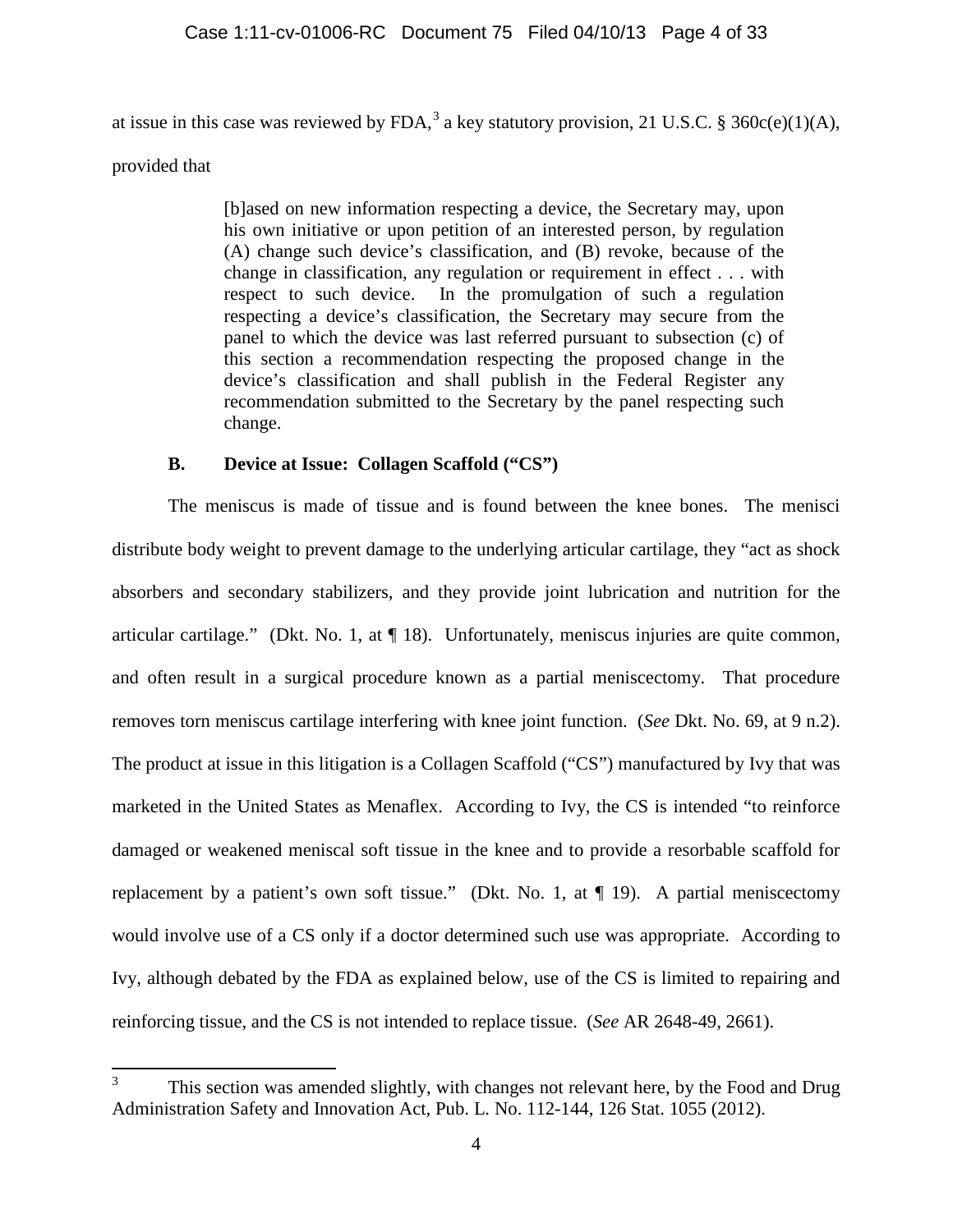#### Case 1:11-cv-01006-RC Document 75 Filed 04/10/13 Page 5 of 33

ReGen began clinical research on the safety of the CS around 1997, and sought premarket approval in 2004. (*See* AR 37). Later, instead of pursuing premarket approval, ReGen submitted its first  $510(k)$  application in 2005, describing the CS as "a resorbable collagen-based surgical mesh" that "serves to reinforce and repair soft tissue." (AR 559). The FDA rejected the 510(k) application in February 2006 as not substantially equivalent to a predicate surgical mesh, stating its "decision is based on the fact that the performance data you have provided did not demonstrate your device to be as safe and effective as legally marketed devices." (AR 1097). The agency reconsidered its rejection and requested additional information from ReGen, but in July 2006 the FDA's lead reviewer concluded that the CS "has a new intended use and is *not substantially equivalent* to other surgical mesh or bone fixation devices." (AR 1193) (emphasis in original). That same month the agency again rejected the 510(k) application, "based on the fact that your device has a new indication (i.e., the reinforcement and repair of soft tissue where weakness exists, including, but not limited to . . . meniscus defects) that alters the therapeutic effect, impacting safety and effectiveness, and is therefore a new intended use." (AR 1207) (ellipses in original). ReGen appealed unsuccessfully to the FDA's Office of Device Evaluation. (AR 1266-67).

ReGen submitted a second 510(k) application in December 2006, describing the device's use as "repairing and reinforcing meniscal defects." (AR 1286). The FDA's lead reviewer found the device not substantially equivalent to a predicate device, and wrote that the CS "was not used to repair and reinforce a repair but to replace tissue that has been removed after partial meniscectomy." (AR 1930). After the agency again requested and received additional information from ReGen, in August 2007 the FDA ultimately again rejected ReGen's application. The agency "determined the device is not substantially equivalent to devices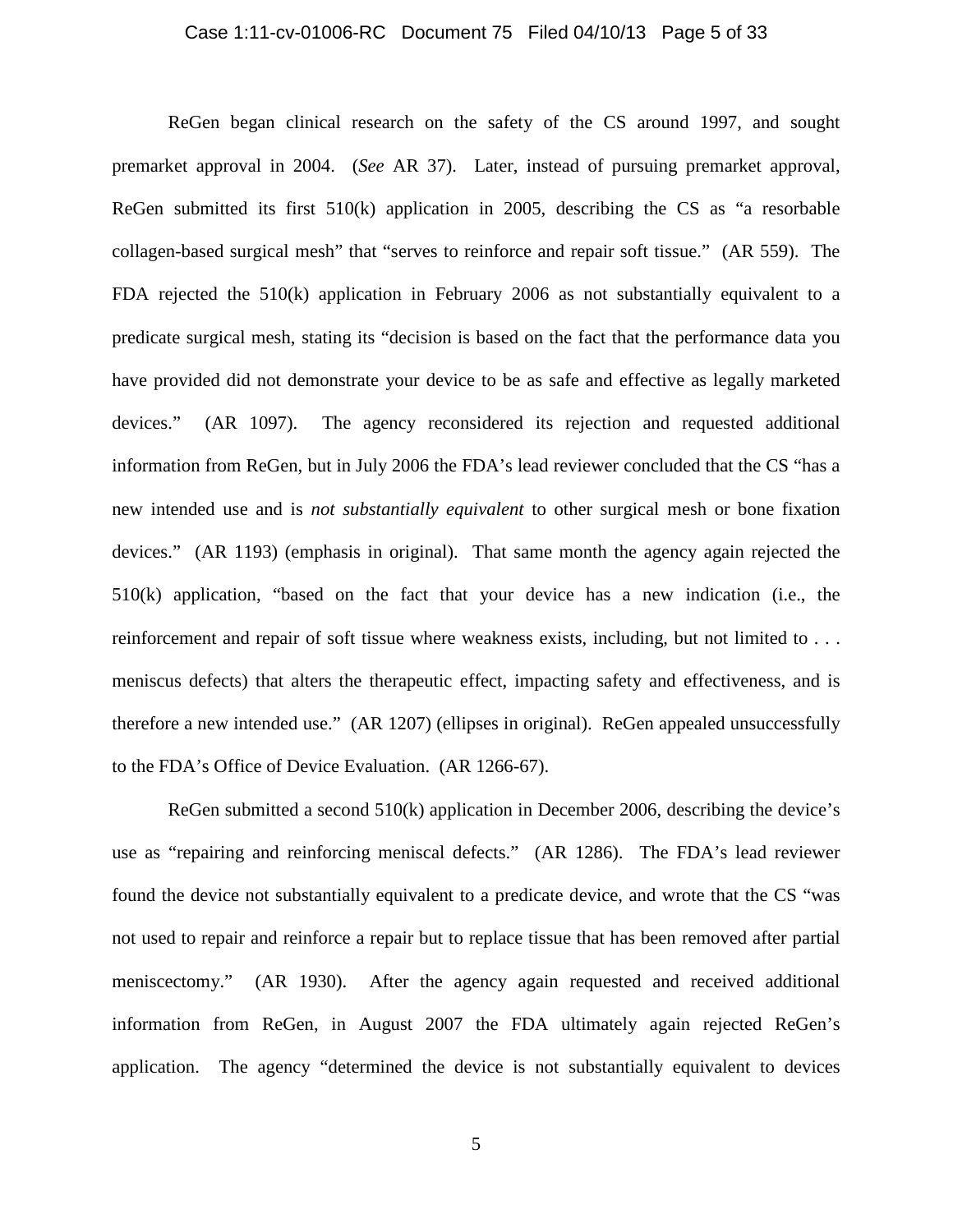#### Case 1:11-cv-01006-RC Document 75 Filed 04/10/13 Page 6 of 33

marketed in interstate commerce prior to May 28, 1976 . . . or to another device found to be substantially equivalent through the 510(k) process," and stated this was because data provided on the CS suggested an increased risk and uncertain benefits as compared to predicate devices. (AR 2426-28).

In December 2007, both of New Jersey's United States Senators, and two members of its United States House of Representatives delegation, wrote to the FDA on behalf of ReGen, asking for the agency's review of the current submission and requesting a meeting to "discuss this situation." (AR 2431). ReGen's principal place of business is in New Jersey. (Dkt. No. 1, at  $\P$ 3).

Following the suggestion of Dr. Daniel G. Schultz, the then Director of the FDA's Center for Devices and Radiological Health ("CDRH"), (AR 2627), ReGen later submitted a third 510(k) premarket notification to the FDA on July 22, 2008 for its CS, noting an indication that the device "is intended for use in surgical procedures for the reinforcement and repair of soft tissue injuries of the meniscus," (AR 5467). On August 14, 2008, the FDA's lead reviewer recommended that the CS be found not substantially equivalent "for lack of performance data," and also noted that "the subject device is being used to replace the meniscus in an area that cannot be repaired." (AR 2836). Representatives from ReGen and CDRH spoke on August 18, 2008, and notes of the call conclude by stating that the "FDA needs data that supports benefit of the device, as well as clear labeling that explains what the device does and how best to use it." (AR 2924). Multiple staff of the FDA, including the Director of the Office of Device Evaluation, recommended in September that the CS be found not substantially equivalent. (AR 2936, 2957). The agency did not deny the CS, however, and notified ReGen in October 2008 that review of the CS would include input from an Orthopedic Advisory Panel scheduled to meet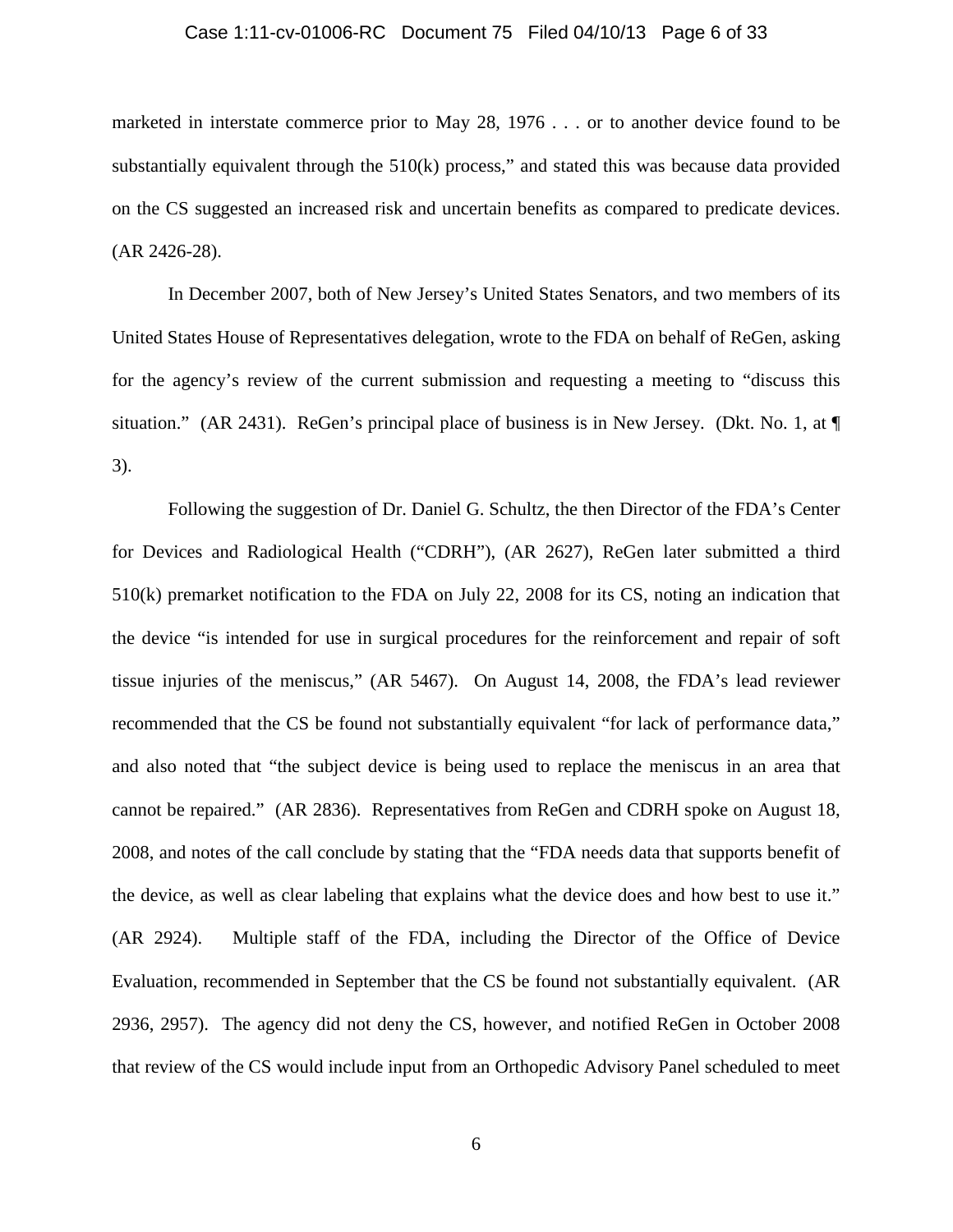#### Case 1:11-cv-01006-RC Document 75 Filed 04/10/13 Page 7 of 33

on November 14, 2008. (AR 2958-59). The agency gave the panel one week, rather than the usual three to five, to prepare, and because of the short notice several standing members could not attend. (AR 3498-99). A summary of the meeting prepared by the FDA stated that "[t]he Panel generally believed that the ReGen CS was able to withstand physiological forces, would foster ingrowth of unorganized fibrocartilage tissue, was appropriate for both acute and chronic meniscal soft tissue injuries, and was as safe and effective as the [Class II] predicate devices." (AR 2976). A report by the FDA examining the panel one year later wrote that the transcript of the panel meeting reflects "confusion" and contains internal inconsistencies that are "difficult to reconcile." (AR 3505). The same FDA report stated that ReGen "succeeded in excluding the Review Division from speaking at the Panel meeting." (AR 3499). The Review Division included "staff most knowledgeable about the CS device and the 510(k) submission for it." (AR 3505). After the panel, some FDA staff continued to believe the CS was not substantially equivalent. (AR 3230-31; *see also* 3234 ("After considering the Panel recommendations, the ODE review team continued to find that the data were insufficient to demonstrate substantial equivalence  $\dots$ .")).

The Director of the Office of Evaluation, who had recommended a finding of not substantially equivalent in September, noted in a December 2008 Memorandum to the Record that, "Dr. Schultz and I have discussed this submission in detail, and *he believes* that ReGen has provide[d] sufficient clinical data to demonstrate that the new indications for use ha[ve] a similar risk/benefit profile to previously cleared indications for surgical mesh. *Therefore, I have concluded* that the ReGen CS device is substantially equivalent to predicate surgical meshes, in that the new indication does not constitute a new intended use." (AR 3236) (emphasis added). By letter dated December 18, 2008, Dr. Schultz informed ReGen of the agency's decision to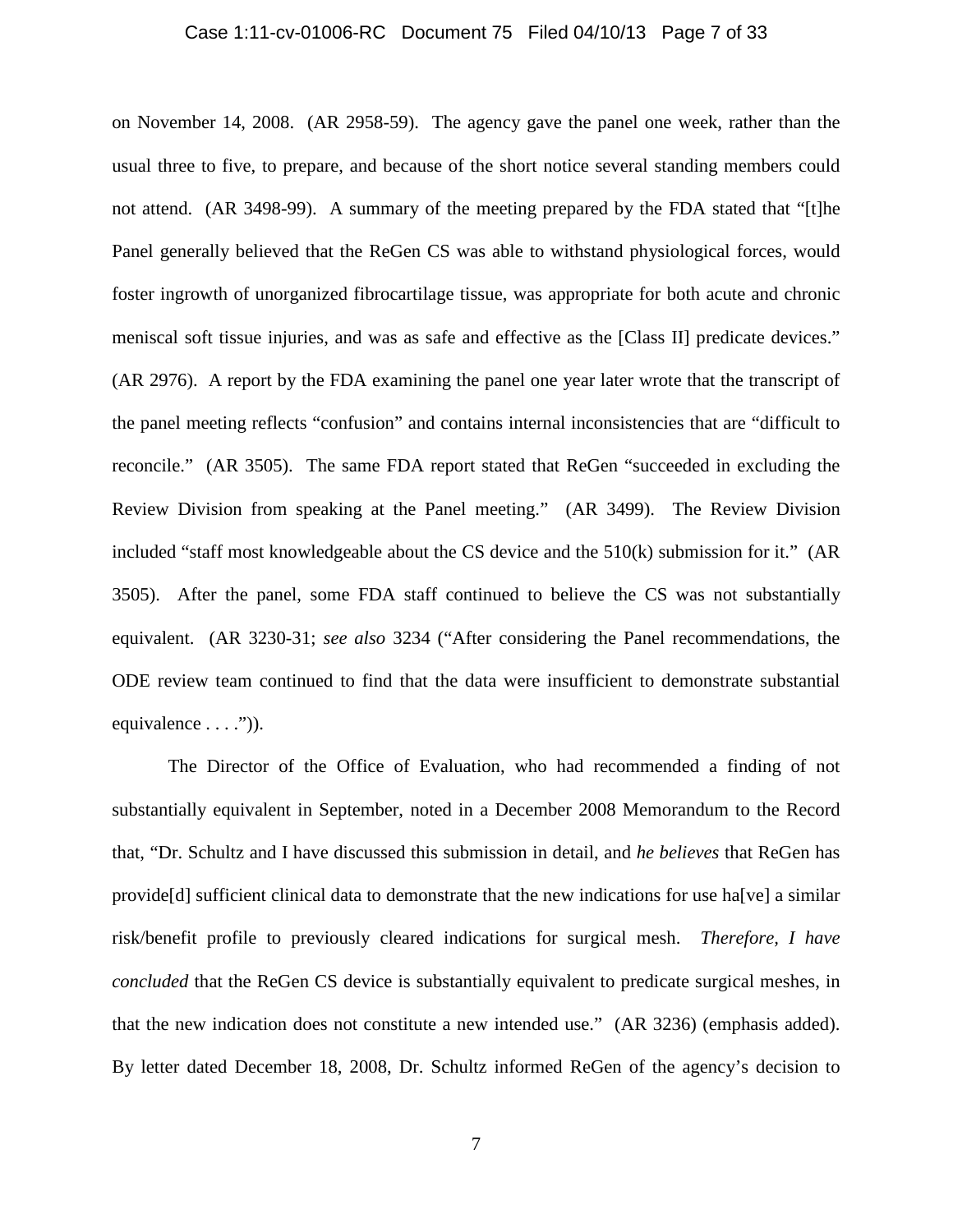#### Case 1:11-cv-01006-RC Document 75 Filed 04/10/13 Page 8 of 33

classify the CS as a Class II device under the FDCA, because the agency had "determined the device is substantially equivalent (for the indications for use stated in the enclosure) to legally marketed predicate devices . . . or to devices that have been reclassified in accordance with the provisions of the Federal Food, Drug, and Cosmetic Act (Act) that do not require approval of a premarket approval application (PMA)." (*See* AR 3240-42). The agency at that time determined the CS to be substantially equivalent to an approved surgical mesh. Surgical meshes are regulated as Class II devices. *See* 21 C.F.R. § 878.3300 (a mesh is "intended to be implanted to reinforce soft tissue or bone where weakness exists"). As a result, ReGen began commercial distribution of the CS in the United States, and first distributed the device in April 2009. (Dkt. No. 24-5, at  $\P$ [4-5).

Shortly before they began distribution, however, an article about the approval of ReGen's CS appeared on the front page of the *Wall Street Journal*. Alicia Mundy, *Political Lobbying Drove FDA Process*, WALL ST. J., Mar. 6, 2009, at A1. The article purports to document, for example, "emails show[ing] the FDA's integrity office excising language from a draft letter an FDA lawyer said would 'document special treatment for ReGen.'" That day Senator Charles Grassley contacted the FDA about the substantial equivalence determination for the CS device, and within days members of the United States House of Representatives' Committee on Energy and Commerce had done the same. (*See* AR 3251-60, 3276-91). The agency began an internal review at the end of April 2009. (AR 3269). Members of the House Committee on Energy and Commerce wrote to the FDA on May 11, 2009, stating: "We understand that you may be reexamining the decision to approve this device for marketing. Given the questions raised by FDA scientists about the lack of data on the safety and efficacy of this device, we believe this is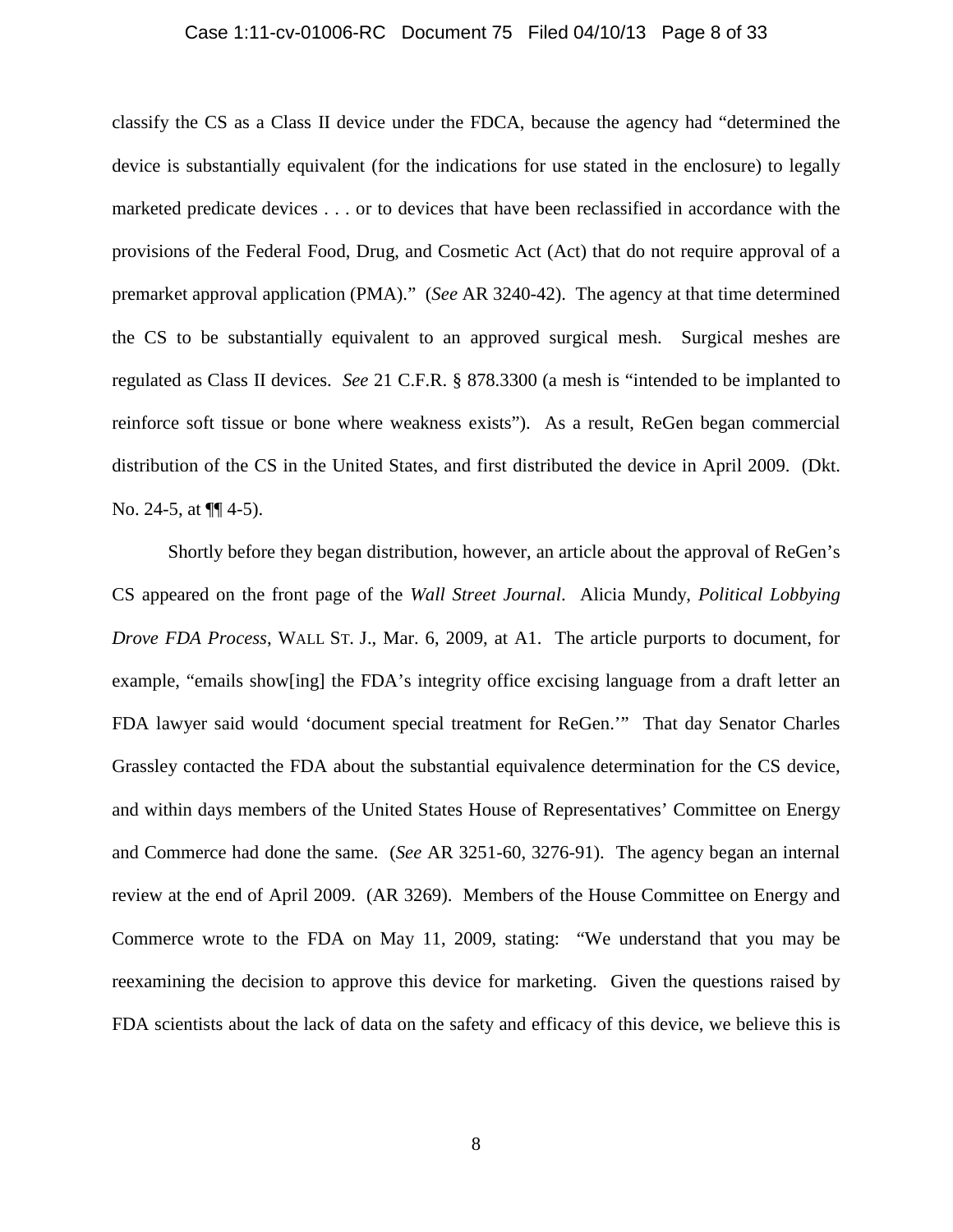#### Case 1:11-cv-01006-RC Document 75 Filed 04/10/13 Page 9 of 33

a prudent course of action." (AR 3300). ReGen was aware of this, as they commented on this letter on June 9, 2009. (*Id.*).

As part of its internal review process, the FDA issued a September 2009 report entitled "Review of the ReGen Menaflex: Departures from Processes, Procedures, and Practices Leave the Basis for a Review Decision in Question." (AR 3485-3578). The report found "procedural irregularities" in the review of ReGen's 510(k) application, including "highly unusual . . . Congressional involvement," and called for "a focused scientific reevaluation of the decision to clear the CS device." (AR 3488, 3494, 3497). It stated that, "[t]he Director of FDA's Office of Legislation described the pressure from the Hill as the most extreme he had seen and the agency's acquiescence to the Company's demands for access to the Commissioner and other officials in the Commissioner's office as unprecedented in his experience." (AR 3494). It also referred to "the agency's failure to respond appropriately to external pressure on decisionmakers; the exclusion of individuals, if not viewpoints, from parts of the scientific debate; and the excessive reliance on advisory panel deliberations in reaching the final decision to clear the CS device for marketing." (AR 3488). At a press conference that September regarding the CS, new CDRH Director Dr. Jeffrey Shuren stated: "[W]e have no basis to question the safety of this device. . . . What we have concluded is *the integrity of our process for reaching a decision was compromised in this case* and so we are revisiting and re-evaluating the record and the basis for making that decision." (Dkt. No. 24-9, at 4) (emphasis added).

The following month, on October 7, 2009, the FDA and ReGen met. At the meeting the agency told the company that a new team would reconsider the decision to clear the CS. (AR 3579-84). That team reported in December 2009 that the CS "*is intended for replacement of the meniscus* and there are *no legally marketed predicate devices* intended for replacement of the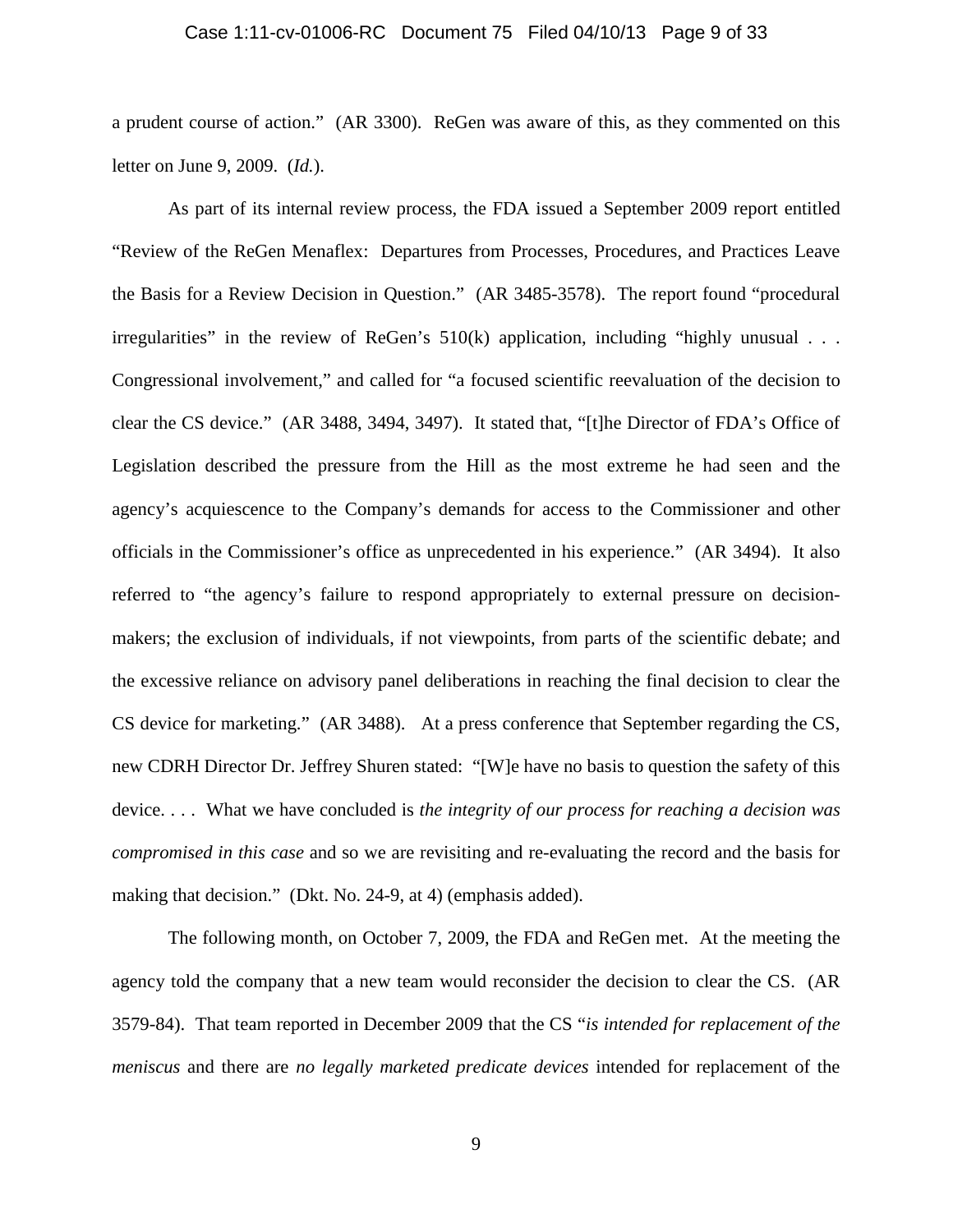#### Case 1:11-cv-01006-RC Document 75 Filed 04/10/13 Page 10 of 33

meniscus. . . . Therefore, the current review team does not believe the record supports a determination of substantial equivalence for the" CS. (AR 3649) (emphasis in original). The FDA notified ReGen in January 2010 that the agency planned to convene a second Orthopedic Advisory Panel two months later. (AR 3928-30). For the most part, the panel that met in March 2010 found that the CS is "generally considered safe," but had "some concerns about efficacy." (AR 4502). Panel members from the March 2010 meeting also "provided mixed responses regarding whether the CS device was intended to or could repair and/or reinforce the meniscus." (AR 5464) (citing March Panel Transcript at 216-29).

The FDA's lead reviewer recommended in a September 2010 Memorandum that the CS be found not substantially equivalent. (AR 5404-57). She stated that the CS was intended "*to replace the meniscus to prevent or delay the progression of osteoarthritis of the knee joint*," and not for "reinforcement and repair of soft tissue injuries of the medial meniscus." (AR 5407) (emphasis in original) (footnote omitted). With respect to a comparison to predicate devices, the September 2010 Memorandum stated: "The indications for use statement for the CS device is not the same as the indications for use statements of the predicate meshes because no meshes are cleared for use in the medial meniscus. . . . [B]ecause the CS device has a new intended use . . . we would conclude that the device is not substantially equivalent to legally marketed predicates." (*Id.*).

On October 14, 2010, the FDA (via Dr. Shuren) informed ReGen of its intention to rescind the CS's Class II designation, noting "[t]he review team concluded that the CS device is intended to replace meniscal tissue that has been surgically excised rather than to repair and reinforce soft tissue or bone." (AR 5458-80, at 5460). Dr. Shuren also wrote that, "even if the CS device had the same intended use as any of the identified predicate devices, the differences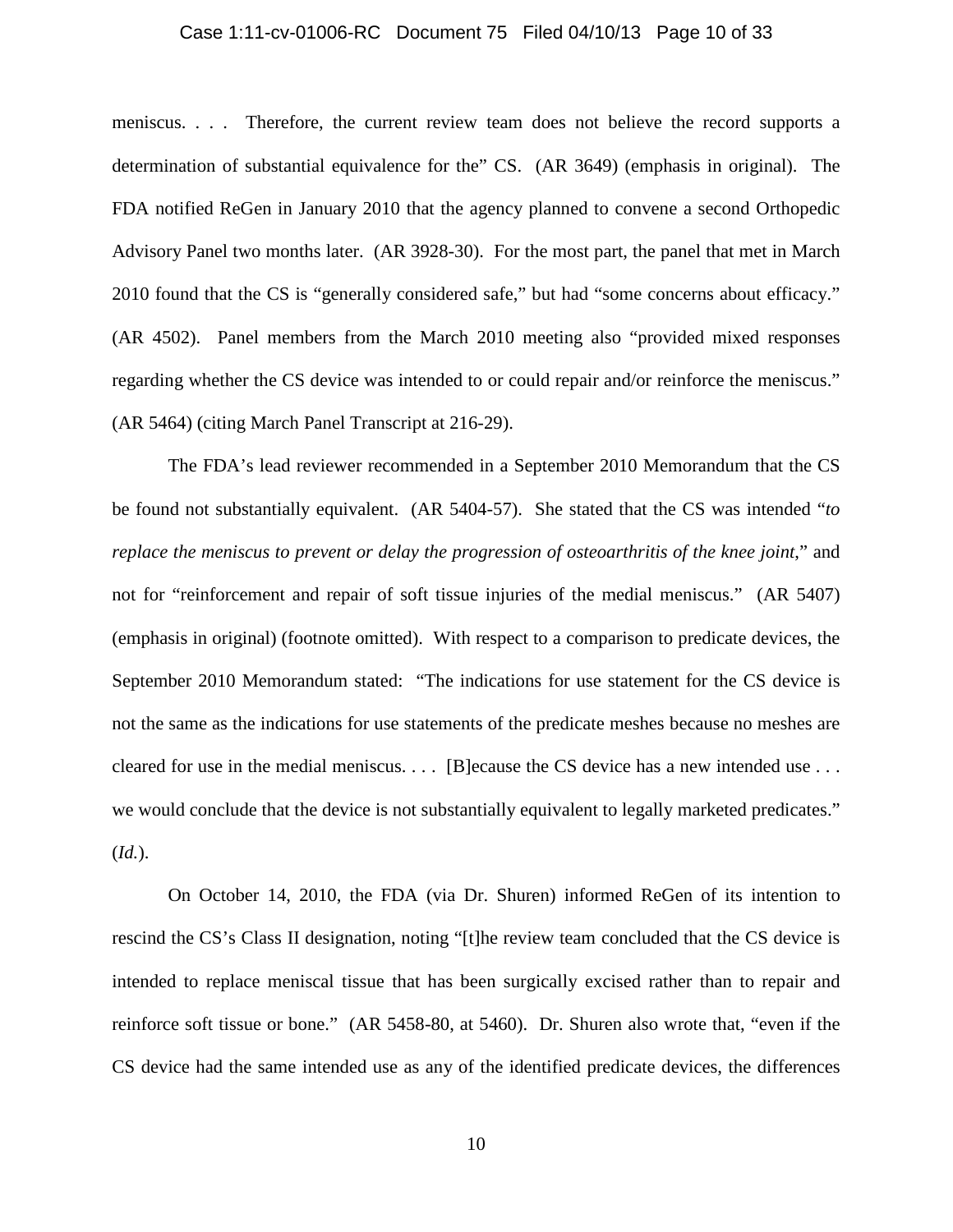#### Case 1:11-cv-01006-RC Document 75 Filed 04/10/13 Page 11 of 33

between the technological characteristics of the CS device and each of the predicate devices raise different questions of safety and effectiveness." (AR 5458). In January 2011, the FDA offered ReGen the opportunity to request a hearing on the proposed rescission of Class II designation for the CS device, but the company declined, believing both that there was no legal authority for such a hearing, and also that it would be futile. (*See* AR 5517-34). On March 30, 2011, the FDA wrote to ReGen that the CS "is not substantially equivalent to devices marketed in interstate commerce prior to May 28, 1976 . . . or to any device which has been classified into class I (General Controls) or class II (Special Controls)." (AR 7342-43). The agency stated it was "rescinding our determination of substantial equivalence." (*Id.*). This caused reclassification of the CS to Class III, meaning the device could not be marketed in the United States without approval of the FDA. "As a direct result of this FDA action," ReGen filed for bankruptcy on April 8, 2011. (Dkt. No. 1, at ¶¶ 1, 65).

## **C. Procedural Posture**

ReGen filed this action pursuant to the Administrative Procedure Act, 5 U.S.C. § 702 *et seq.*, for related relief under 28 U.S.C. §§ 2201-02, and an injunction. (Dkt. No. 1, at ¶ 1). Ivy Sports Medicine, LLC Inc. ("Ivy") became the successor in interest to ReGen, and this Court granted Ivy's motion to substitute for ReGen. (Dkt. No. 12). Ivy asks for a judgment that "(1) the rescission order is illegal and null and void, and (2) the December 18, 2008 Substantial Equivalence Order remains in effect." (Dkt. No. 69, at 52). The company also requests this Court "enter an injunction barring FDA from attempting to reclassify the CS device other than through the reclassification process set forth in § 513(e) [21 U.S.C. § 360c(e)]." (*Id.*). Ivy filed a motion for summary judgment (Dkt. No. 22), the FDA filed a cross-motion (Dkt. No. 28), and both motions are fully briefed. During the summary judgment briefing, Ivy moved to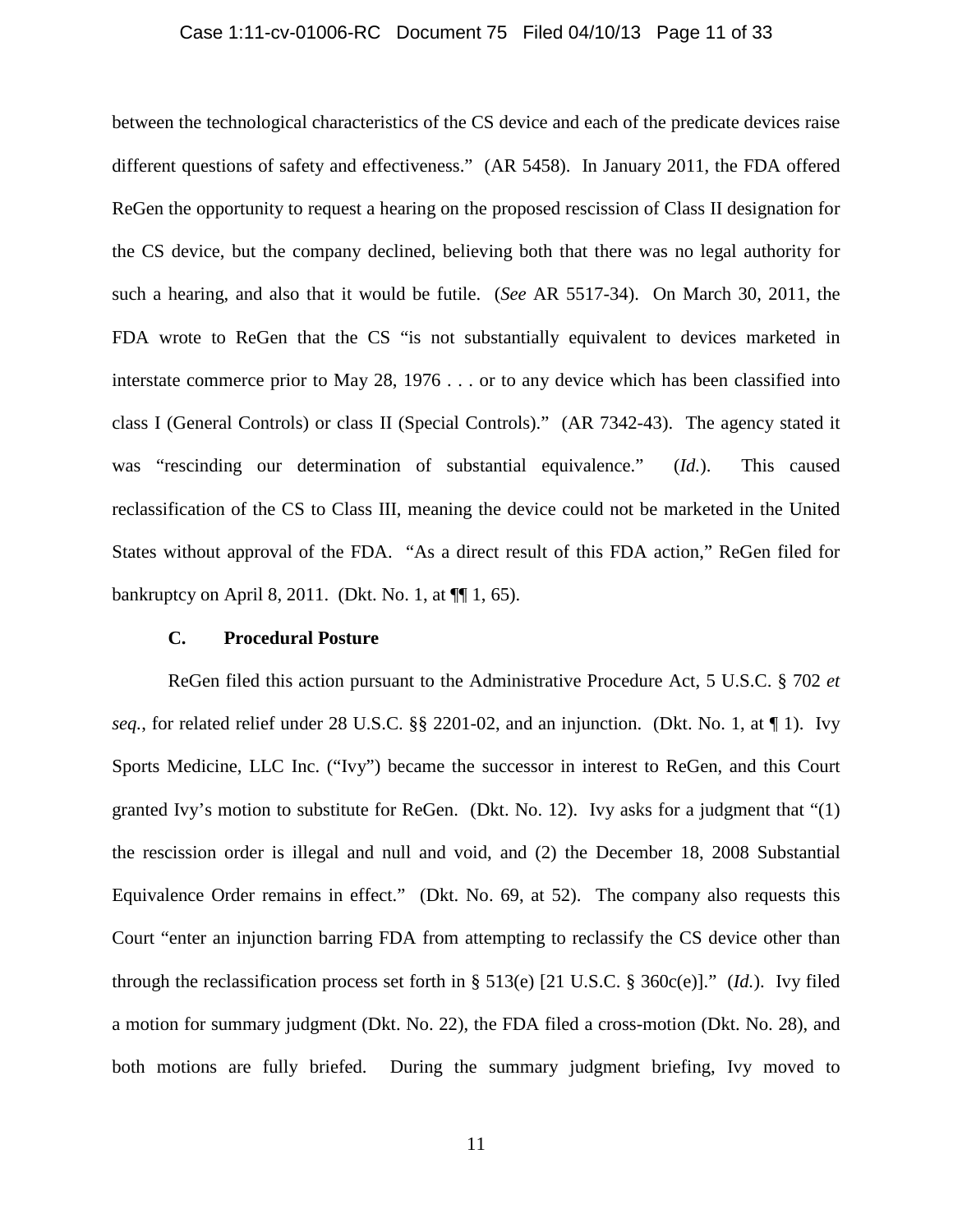#### Case 1:11-cv-01006-RC Document 75 Filed 04/10/13 Page 12 of 33

supplement the administrative record. (Dkt. No. 36). This Court granted in part and denied in part the motion to supplement. (Dkt. No. 52). The parties appeared for a hearing on the summary judgment motions, and the Court heard over two hours of argument.

In addition, ReGen filed a petition for review of the FDA's March 30, 2011 rescission order in the United States Court of Appeals for the District of Columbia Circuit on April 29, 2011. Pet. for Review of Agency Decision, *ReGen v. FDA*, Case No. 11-1123. The D.C. Circuit granted the FDA's motion to dismiss because the rescission order did not "fall[] within any of the categories as to which direct review in this court is authorized. *See* 21 U.S.C. § 360g." Order, *ReGen v. FDA*, Case No. 11-1123, Sept. 1, 2011.

### **III. SUMMARY JUDGMENT STANDARD**

The APA requires a court to "hold unlawful and set aside agency action" that is "arbitrary, capricious, an abuse of discretion, or otherwise not in accordance with law," "in excess of statutory jurisdiction, authority, or limitations, or short of statutory right," or "without observance of procedure required by law." 5 U.S.C.  $\S$  706(2)(A), (C), (D). When ruling on summary judgment motions in a case involving final review of an agency action under the APA, the normal standards of Federal Rule of Civil Procedure 56 do not apply because of the limited role of the court in reviewing the administrative record.<sup>[4](#page-11-0)</sup> See Charter Operators of Alaska v. *Blank*, 844 F. Supp. 2d 122, 126-27 (D.D.C. 2012). Summary judgment serves as a mechanism for deciding, as a matter of law, whether the administrative record supports the agency action and whether the agency action is consistent with the APA standard of review. *See Richards v. INS*, 554 F.2d 1173, 1177 & n.28 (D.C. Cir. 1977).

<span id="page-11-0"></span>Local Rule  $7(h)(1)$  requires that a party moving for summary judgment attach a Statement of Undisputed Facts. In cases where judicial review is based solely on the administrative record, however, a Statement of Undisputed Facts is not required. LCvR 7(h)(2).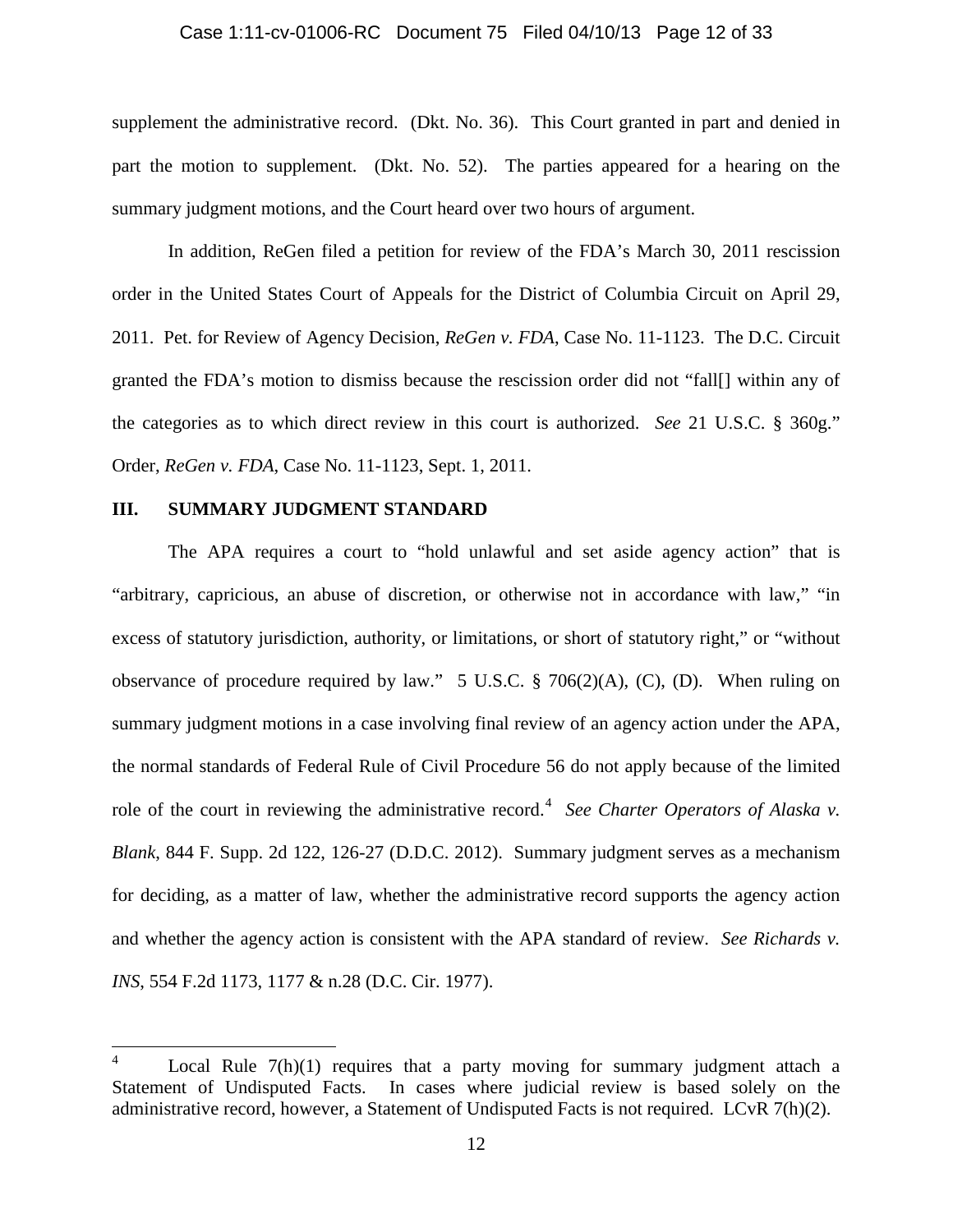## **IV. ANALYSIS**

Ivy argues that because the law provides a reclassification procedure that the FDA did not use, the agency violated the law. "This case presents one issue for the Court's consideration: Whether the FDA acted within the scope of its lawful authority when it purported to rescind the Substantial Equivalence Order and reclassify the CS into Class III." (Dkt. No. 69, at 9). This issue breaks down into three sub-issues: (1) did the FDA need to comply with procedures at 21 U.S.C. § 360c(e) to reclassify the CS, or did it have inherent authority to do so; (2) did the FDA act in a timely manner to reclassify the CS; and (3) did the FDA evaluate the CS based on its intended use. They will be addressed in turn.

# **A. Whether the FDA needed to use 21 U.S.C. § 360c(e), or could act under the agency's inherent authority**

As a threshold matter, this Court must decide whether the FDA acted properly in how it reclassified the CS device. Ivy argues that the FDA had only one option: to use the statutory procedure for reclassification found at 21 U.S.C.  $\S$  360 $c$ (e). Because it did not do so, Ivy argues, the agency acted in violation of the law, and this ends the litigation in their favor. The FDA disagrees that § 360c(e) was its only option, and instead argues that it properly used its inherent authority to reclassify the CS. The agency argues that because of serious procedural irregularities in the approval process, and because there is no statutory limitation on their power to reconsider, the agency acted properly. The debate hinges primarily on starkly different interpretations of a handful of cases.

One of the key cases on the issue of inherent authority, if not the key case, is *American Methyl Corp. v. EPA*, 749 F.2d 826 (D.C. Cir. 1984). *American Methyl* is a case involving the Clean Air Act in which EPA had granted a waiver to American Methyl for the introduction of a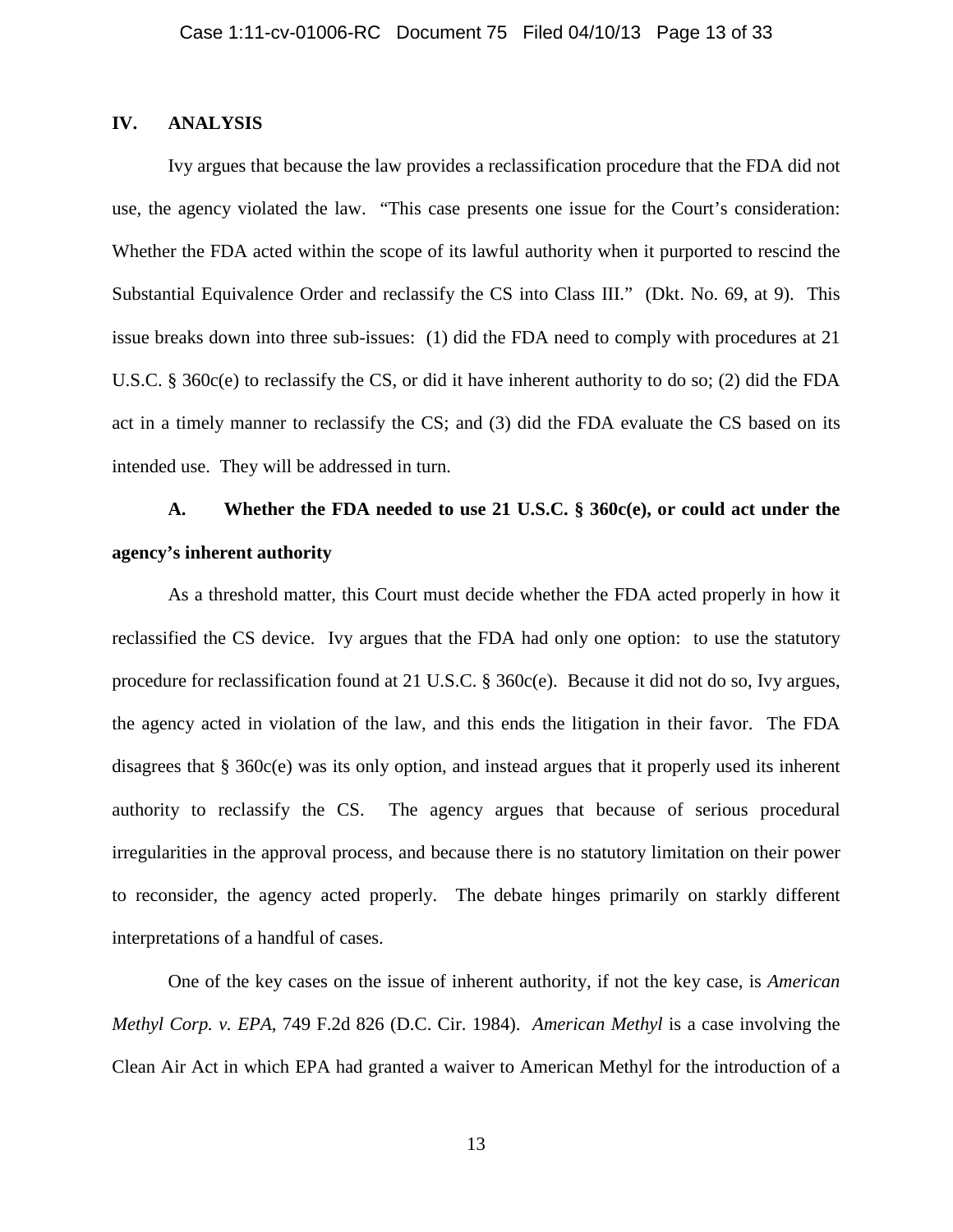#### Case 1:11-cv-01006-RC Document 75 Filed 04/10/13 Page 14 of 33

methanol/gasoline blend called Petrocoal. Just over two months after EPA granted the waiver, another organization, the Motor Vehicle Manufacturers Association ("MVMA"), filed a petition for administrative reconsideration that the agency seems to have ignored. Over one year after that, MVMA filed a supplemental petition "accompanied by new data purporting to show that Petrocoal caused automobiles to exceed limits for evaporative emissions of hydrocarbons." *Id.* at 829. Eventually, the EPA proposed to rescind the waiver, "assert[ing] the agency's inherent authority to revoke a waiver pursuant to section 211(f)." *Id.* at 830 (footnote omitted). The D.C. Circuit found that EPA could not invoke inherent authority under  $211(f)$ , because section  $211(c)$ was the only authority by which the agency could rescind the waiver. The court stated that because "Congress has provided a mechanism capable of rectifying mistaken actions . . . it is not reasonable to infer authority to reconsider agency action." *Id.* at 835. To Ivy, in a sense, this ends the debate: they argue that the statutory framework in *American Methyl* is sufficiently analogous to the one at issue here, and therefore the FDA must use the framework in place rather than claim inherent authority.

But *American Methyl* is distinguishable in several critical ways. One is that in *American Methyl*, the parties did not dispute the validity of the initial waiver. The court stressed this at least five times. *See id.* at 837-38 ("Because there is no issue now before us as to the original administrative record justifying the Petrocoal waiver, however . . . ."; "Whatever the validity of this concern, it in no way impugns the validity of the original waiver  $\dots$ ."; "no issue before us as to the adequacy of the original waiver"; "EPA's primary reason for revoking American Methyl's waiver does not relate to a defect in the original grant; thus, under EPA's own interpretation of its powers, a revocation proceeding is not warranted in this case."; "Because the Administrator points to no defects in his original approval of the Petrocoal waiver, he may not . .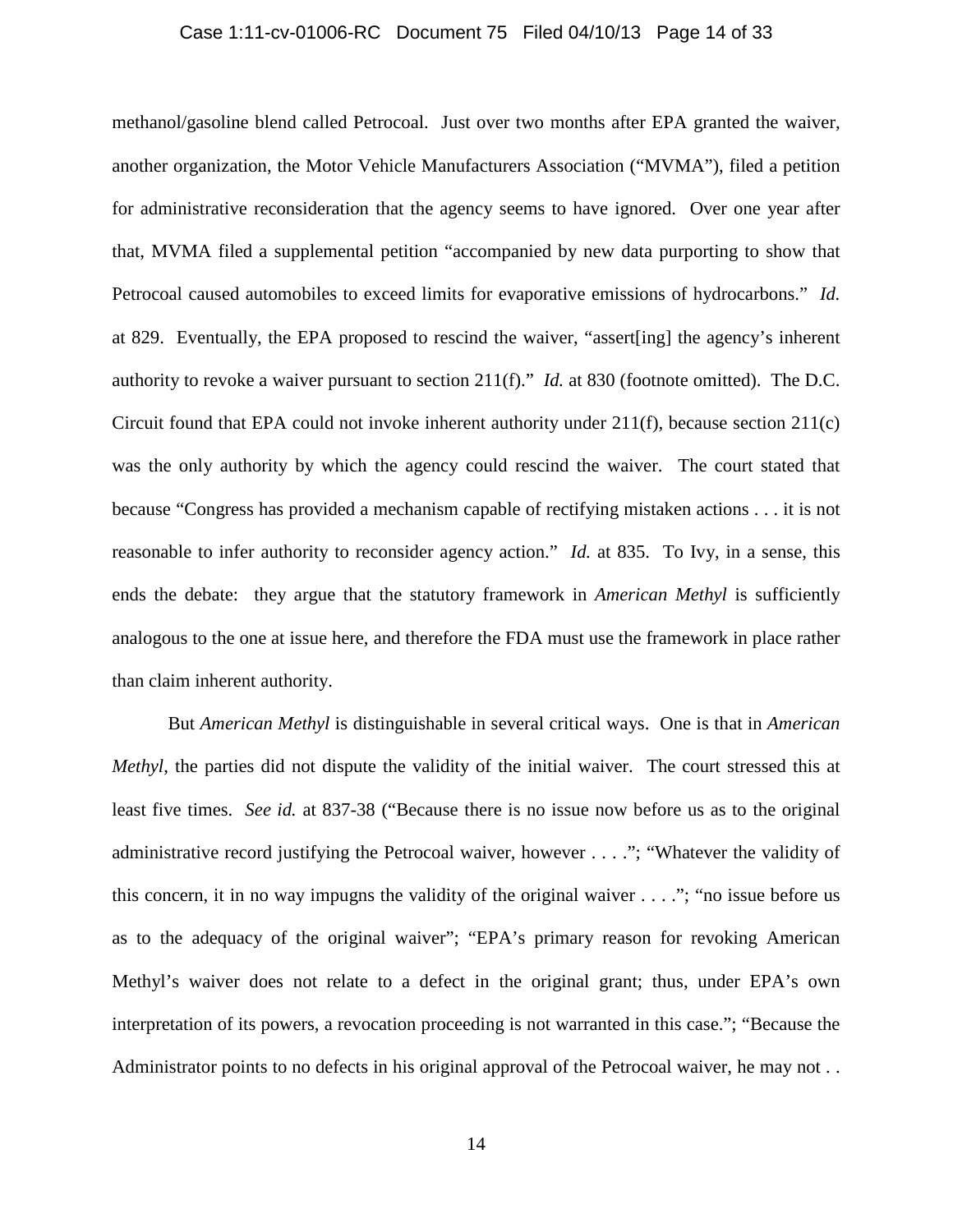#### Case 1:11-cv-01006-RC Document 75 Filed 04/10/13 Page 15 of 33

. reopen that waiver."). The present litigation is clearly distinguishable from *American Methyl* in this respect. This case is fundamentally about defects in the approval process of the CS device in December 2008 and the record before the agency at the time.

Another key difference between this case and *American Methyl* is clarified by what the D.C. Circuit said that case was *not* about. The *American Methyl* panel stated:

> We of course intimate no view as to EPA's power to revoke a waiver obtained through fraud, ex parte contacts, or other misconduct tainting the original record and *thereby affecting the integrity of an agency's proceedings*. . . . EPA alleges no misconduct in American Methyl's securing of the Petrocoal waiver . . . .

*Id.* at 834 n.51 (emphasis added). Therefore in a situation in which the integrity of an approval process can reasonably be challenged, *American Methyl* does not necessarily apply to an agency exercising its inherent authority. While Ivy argues that the "FDA's efforts to shoehorn this case into the fraud category must fail," (Dkt. No. 62, at 26), clearly fraud is not the only "category" discussed by *American Methyl*. The key point is whether some form of misconduct "taint[ed] the original record" and "affect[ed] the integrity" of the FDA proceedings. *American Methyl*, 749 F.2d at 834 n.51.

In this case, the FDA internal review concluded that there were multiple "procedural irregularities" that called into question the basis of the agency's decision, (AR 3497), and Dr. Shuren said "the integrity of our process for reaching a decision was compromised in this case . . . ." (Dkt. No. 24-9, at 4). These rather damning conclusions are entirely consistent with the key point of *American Methyl*'s footnote 51, and Ivy's attempts to distinguish these consistencies are simply a bridge too far.

One of the reasons for an agency to invoke inherent authority, about which *American Methyl* expressed no opinion, is ex parte contacts, and the Administrative Record in this case includes several communications that fit into this category. For example, the FDA found that the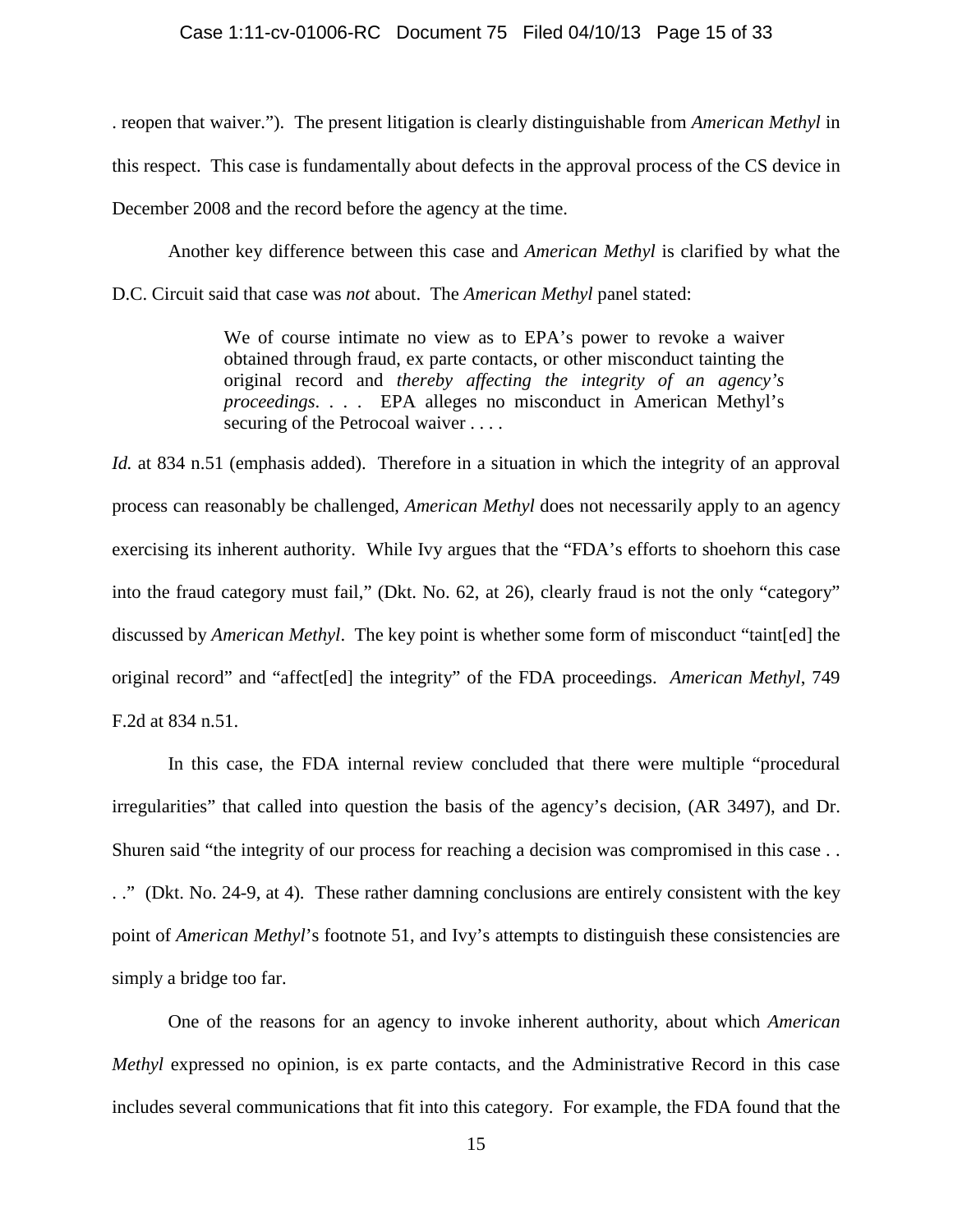#### Case 1:11-cv-01006-RC Document 75 Filed 04/10/13 Page 16 of 33

agency violated its "usual practice" when it met with Ivy "without members of the review team present." (AR 3525). The FDA allowed Ivy to have "unusual access to the Commissioner and his Principal Deputy." (AR 3526). The FDA violated their "[t]ypical]]" procedures and allowed members of Congress to speak "directly to both the FDA Commissioner and the Principal Deputy Commissioner." (*Id.*). Generally, "[n]o rules or practices limiting the access of ReGen officials or its consultants to agency officials appear to have been observed." (*Id.*). For these reasons alone, this case is not controlled by *American Methyl*.

Significantly, the *American Methyl* court also noted that it was not expressing a view about whether an agency can invoke its inherent authority when "other misconduct" occurred that "taint[ed] the original record." 749 F.2d at 834 n.51. Ivy purports to describe this category by misquoting the case in a way that substantially changes the meaning of the opinion. Multiple times, Ivy inaccurately quotes *American Methyl* as granting an agency authority to revoke an action based on "fraud, ex parte contacts, or other *similar* misconduct." (Dkt. No. 62, at 26 & 31) (emphasis added). But the word "similar" does not appear in footnote 51 of *American Methyl*. It is hard to credit these multiple misquotes as an accident; one of the times Ivy misquotes the case they are citing to Defendants' brief, where the quote appears correctly. (*See* Dkt. No. 62, at 31 (citing Dkt. No. 33, at 30-31)). Adding the word "similar" narrows the list of acceptable reasons for an agency to invoke its inherent authority to act, as opposed to the more broad formulation that actually appears in *American Methyl*. While the language manufactured by Ivy may be what the company wishes the D.C. Circuit had said on the issue, this Court is bound by the actual language of the opinion, which is that misconduct affecting the integrity of an agency's approval can take that approval out of the *American Methyl* context.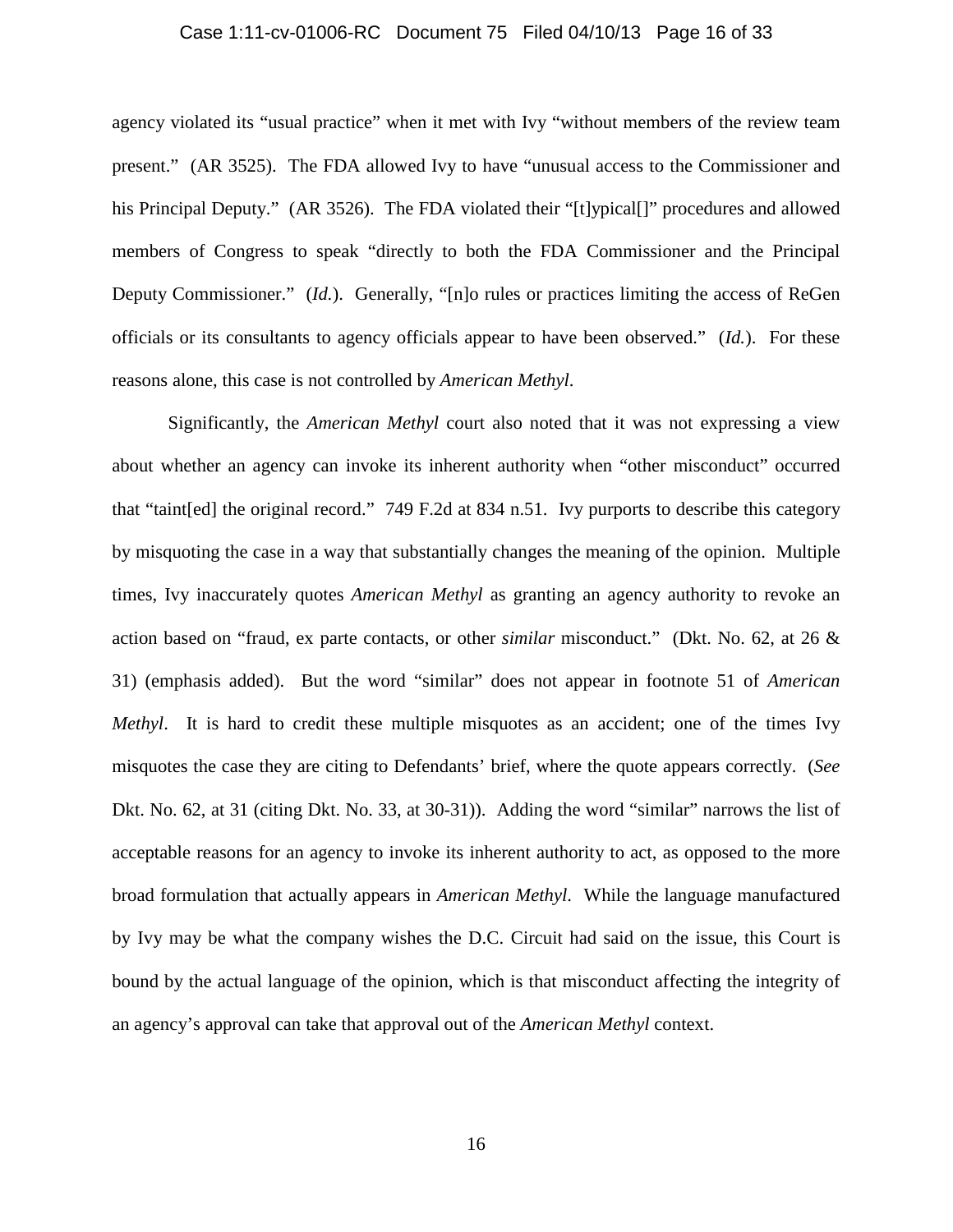#### Case 1:11-cv-01006-RC Document 75 Filed 04/10/13 Page 17 of 33

In this case, the Administrative Record contains several examples of misconduct affecting the integrity of the CS device's 2008 substantial equivalence determination. The September 2009 preliminary report prepared by the FDA noted "multiple departures from processes, procedures, and practices." (AR 3487). This includes "the agency's failure to respond appropriately to external pressure on decision-makers; the exclusion of individuals, if not viewpoints, from parts of the scientific debate; and the excessive reliance on advisory panel deliberations in reaching the final decision to clear the CS device for marketing." (AR 3488). Decision makers failed "to sufficiently explain and document the bases for their decisions in an administrative record." (AR 3487). The "haste" with which Dr. Schultz convened the panel "resulted in a panel inexperienced not only with the substantial equivalence standard, which is novel even to standing panel members, but also in FDA's usual panel procedures." (AR 3499). Ivy "succeeded in excluding the Review Division from speaking at the Panel meeting," which "may have skewed the discussion by precluding adequate consideration by the Panel of key Review Division concerns." (*Id.*). The review "constitute[d] a clear deviation from processes needed to support scientific integrity." (AR 3509). The compressed timeframe in convening the panel meant key members could not participate, and gave people less time to prepare. (AR 3528). And the agency relied on the panel "excessively." (*Id.*). The September 2009 report states that "basing a decision entirely or almost entirely on the views of an outside Panel, particularly when those views conflict with the views of FDA reviewers and the reviewers' concerns are not addressed in the decision-making documents, is not a standard part of the process." (AR 3508). All of this raises "[t]roubling questions," (AR 3509), and it shows that the agency had a valid reason to invoke its inherent authority to review the CS substantial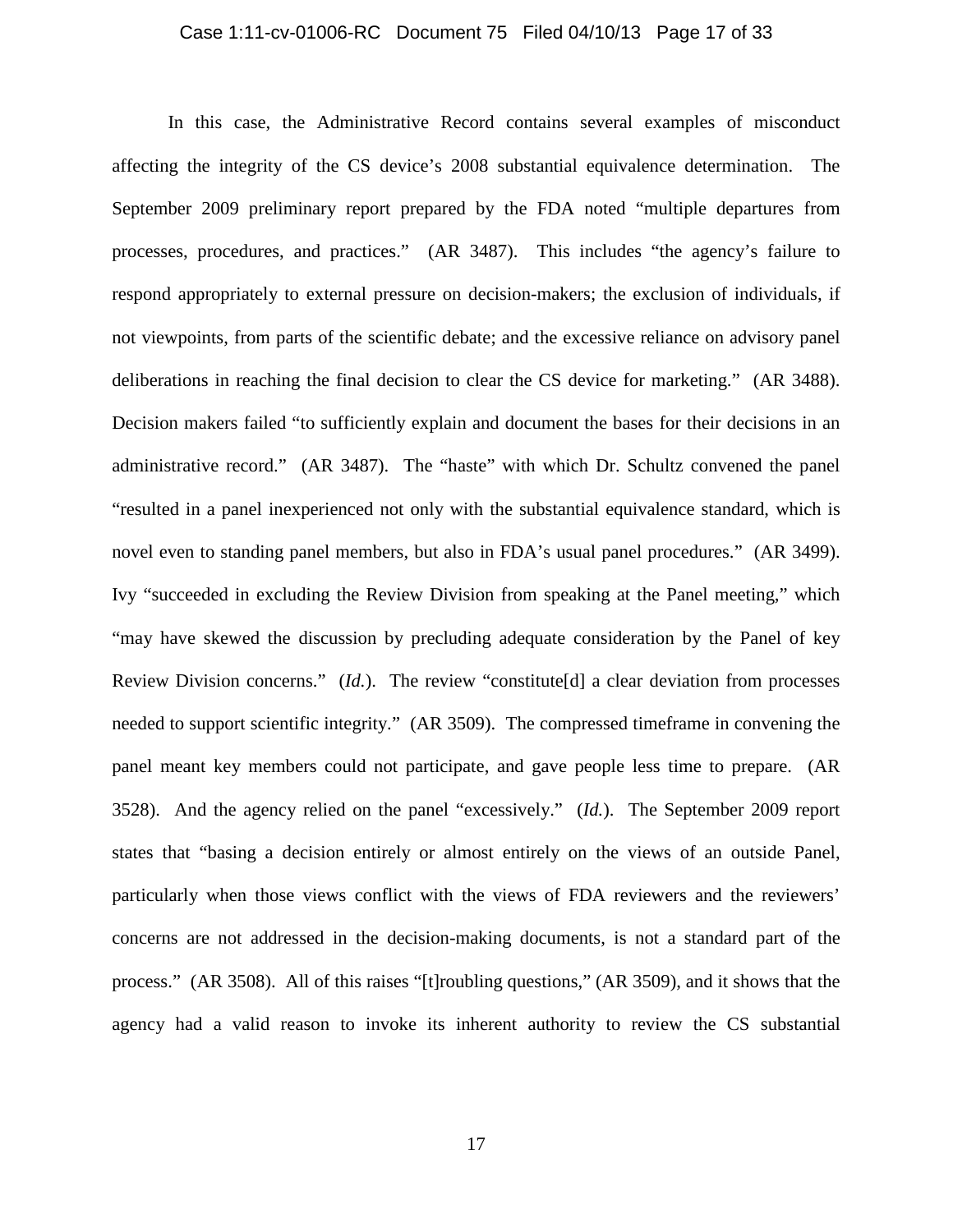#### Case 1:11-cv-01006-RC Document 75 Filed 04/10/13 Page 18 of 33

equivalence determination, and that its reason was one about which the *American Methyl* court "intimate[d] no view."  $749$  F.2d at 834 n.51.

Because *American Methyl* carves out the situation present in this case, where misconduct impacted the agency's initial decision, the fact that the FDA concedes it could have used 21 U.S.C. § 360c(e), (*see* Tr. 42:12-17 Mar. 14, 2013), does not change the determination that the agency properly invoked its inherent authority. Although no "new information" led to the agency's decision to reconsider the classification of the CS device, Ivy claims that because the FDA relied on "new information" to reclassify the CS device, "the overall circumstances of this case are no different from those in *American Methyl*." (Dkt. No. 62, at 32). But as discussed above, the circumstances here are distinctly different from the facts of *American Methyl*, and that case expressed no view about whether an agency can invoke its inherent authority to review a ruling tainted by misconduct, even if a statutory provision could also be used. Such is the situation here. In sum, numerous and substantive differences between *American Methyl* and this case are present, and therefore the case does not control here.

Several cases offer support for the agency's position that it properly exercised its inherent authority in this case. In *Boesche v. Udall*, 373 U.S. 472 (1963), the Supreme Court endorsed the Secretary of the Interior's decision to cancel a lease for invalidity at its inception "under his general powers of management over the public lands . . . unless such authority was withdrawn by" statute. *Id.* at 476. The Secretary, the Supreme Court continued, "should have the power, in a proper case, to correct his own errors." *Id.* at 478. In *Belville Mining Co. v. United States*, 999 F.2d 989 (6th Cir. 1993), the Department of the Interior identified errors leading to its initial decision to grant strip mining rights for four tracts of land, and a new agency official reevaluated the decision and reversed it. The district court had decided that, "because a Congressional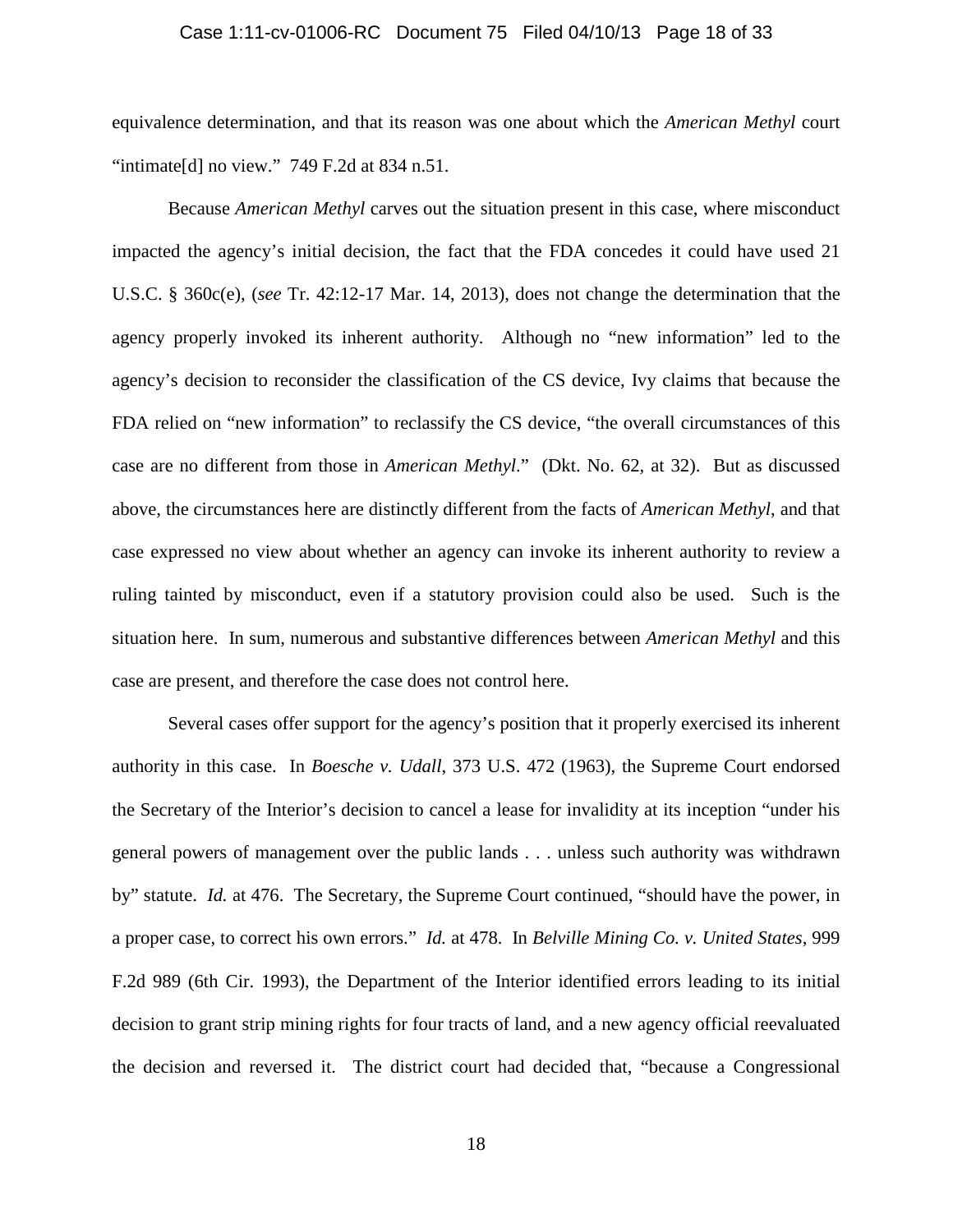#### Case 1:11-cv-01006-RC Document 75 Filed 04/10/13 Page 19 of 33

investigation prompted reconsideration, and there was a contemporaneous change in directors at [a Department Office], reconsideration impermissibly had been motivated by policy changes." *Id.* at 998. The Sixth Circuit reversed, finding that "[t]he authority of an agency to reconsider an earlier determination may be expressly conferred by statute. Even where there is no express reconsideration authority for an agency, however, the general rule is that an agency has inherent authority to reconsider its decision, provided that reconsideration occurs within a reasonable time after the first decision." *Id.* at 997 (citations omitted). Because of the facts and holding of *Belville*, the case is relevant here, and it is hard to square with Ivy's claim that *Belville* does not "involve circumstances remotely comparable to the facts of this case." (Dkt. No. 62, at 34).

Other cases also stand for the proposition that "[e]mbedded in an agency's power to make a decision is its power to reconsider that decision," *ConocoPhillips Co. v. EPA*, 612 F.3d 822, 832 (5th Cir. 2010), or as stated by the D.C. Circuit: "The power to reconsider is inherent in the power to decide," *Albertson v. FCC*, 182 F.2d 397, 399 (D.C. Cir. 1950). For example, in *American Therapeutics, Inc. v. Sullivan*, 755 F. Supp. 1 (D.D.C. 1990), the FDA approved a drug, but the approving official was unaware of facts indicating that the applicant "could not satisfy the approval requirements." The FDA discovered the mistake and rescinded approval. Judge Gesell of this court found that the agency in correcting a good faith mistake "is entitled to some deference when its actions are examined" and "[t]here is authority that suggests an agency must be given some leeway to remedy mistakes." *Id.* at 2. Because of the procedural irregularities present in this case detailed above, this too is a proper case to allow invocation of inherent agency authority.

Ivy relies almost exclusively on *American Methyl* for its inherent authority argument, and essentially cites only two other cases for support: *New Jersey v. EPA*, 517 F.3d 574 (D.C. Cir.

19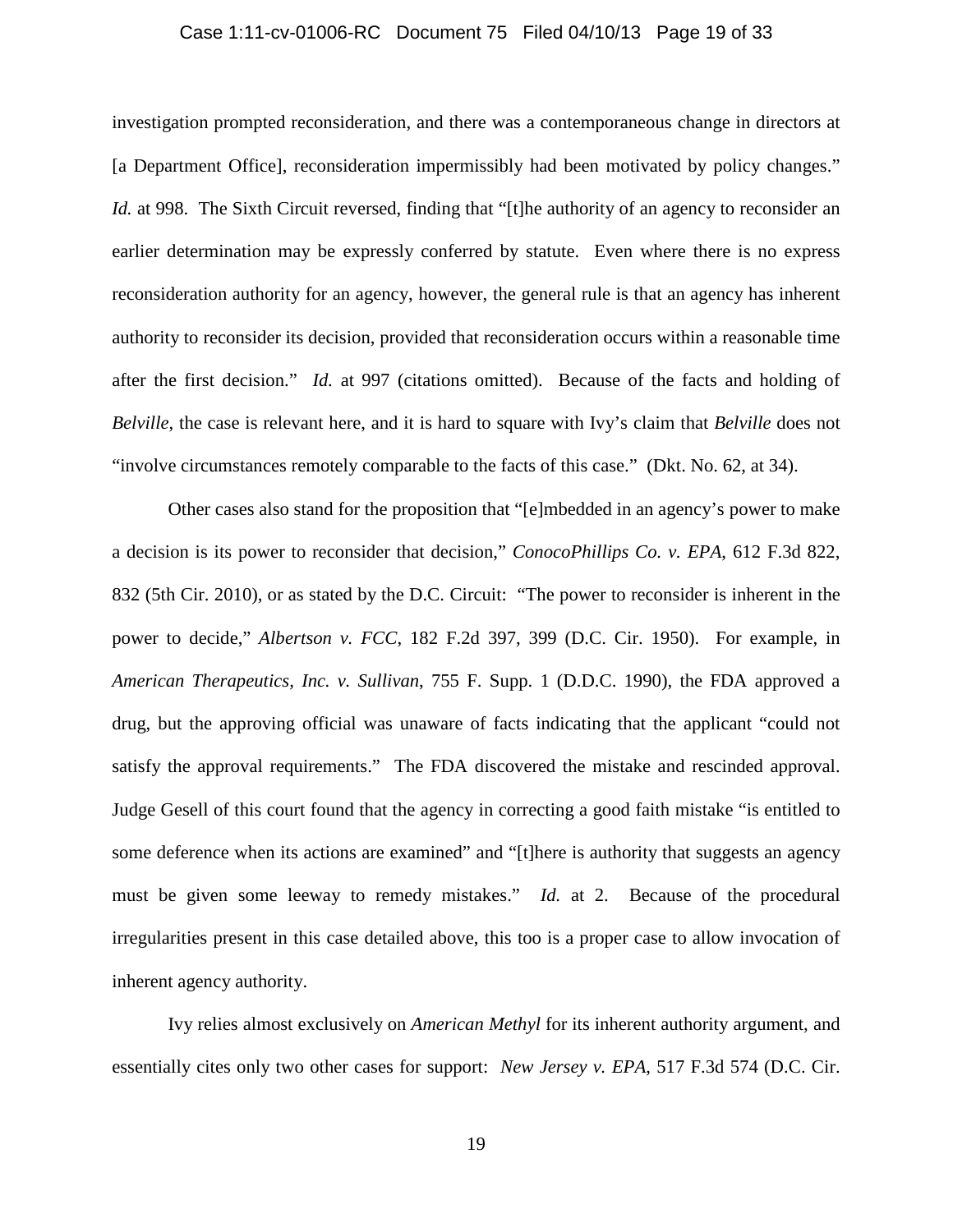#### Case 1:11-cv-01006-RC Document 75 Filed 04/10/13 Page 20 of 33

2008), and *Douglas Timber Operators, Inc. v. Salazar*, 774 F. Supp. 2d 245 (D.D.C. 2011). Both cases are readily distinguishable. In *New Jersey v. EPA*, despite the EPA previously determining that emission regulations were necessary for certain sources, the agency nonetheless then purported to delist sources from oversight without making any findings despite a statute specifically requiring such findings. The court rejected EPA's actions under step one of *Chevron*, stating that although an agency "can normally change its position and reverse a decision," 517 F.3d at 582, Congress had spoken directly to the issue and "unambiguously limit[ed] EPA's discretion," *id.* at 583. Unlike in *New Jersey v. EPA*, where the court agreed that the agency "violated [the law]'s plain text and structure," *id.* at 581, no such argument is at issue here. There is no claim that the FDA acted in direct contravention to a statute, but only that it used its inherent authority when Congress provided another avenue that the agency could have used if "new information" was the basis for reclassification. Similarly, in *Douglas Timber* the court found that "specific administrative procedures exist . . . [for the agency] to amend its own decision by following procedures that require public participation." 774 F.2d at 258. Both *New Jersey v. EPA* and *Douglas Timber* deal with statutory provisions providing clear and limiting guidance to the agency about its ability to use inherent authority. Such language is not present here.

Because of the numerous departures from normal agency practice, the circumstances of this case present the rare situation where the FDA was justified in exercising its inherent authority to reevaluate the approval of the CS device. The Court now turns to the issue of whether the agency did so in a timely manner. $5$ 

<span id="page-19-0"></span>The FDA also cites 21 C.F.R. § 10.33 as justification for rescission, which reads in part: "The Commissioner may at any time reconsider a matter, on the Commissioner's own initiative or on the petition of an interested person." *Id.* § 10.33(a). Because the Court decides on the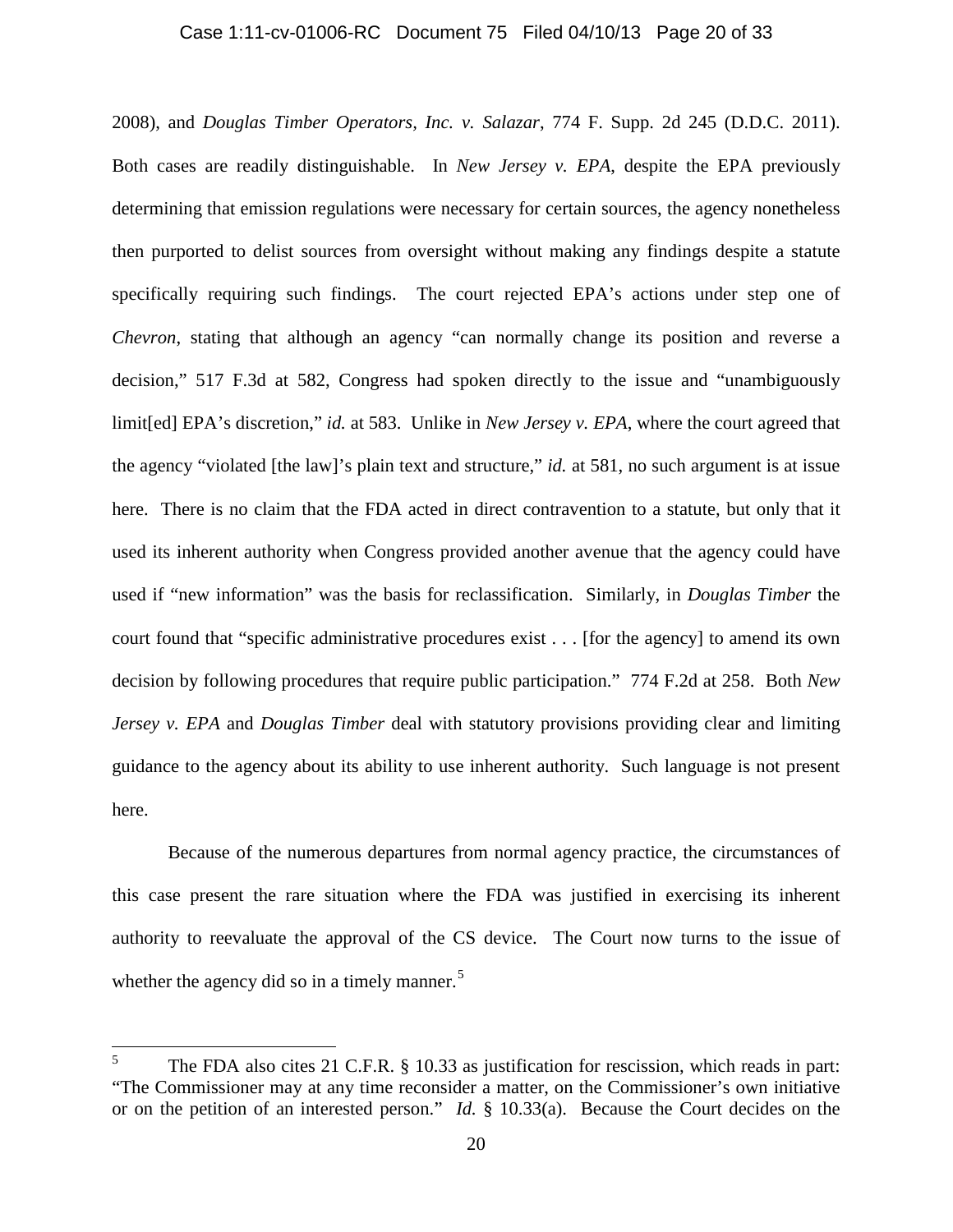#### **B. Whether the FDA acted in a timely manner to reclassify the CS**

## **1. Appropriate Standard to Apply**

Although the Court finds that in this case the FDA properly relied on its inherent authority to reevaluate the CS device, that inherent authority is not without limit. The next question is whether the agency acted within a timely manner. The parties look to different D.C. Circuit precedent to support their positions. For Ivy, the key case is *Albertson v. FCC*, 182 F.2d 397 (D.C. Cir. 1950). For the FDA, the key case is *Mazaleski v. Treusdell*, 562 F.2d 701 (D.C. Cir. 1977).

In *Mazaleski*, the D.C. Circuit set out the test that governs this case. There the D.C. Circuit, approvingly quoting *Gratehouse v. United States*, 512 F.2d 1104, 1009 (Ct. Cl. 1975) as "applicable to this case as well," stated:

> We have many times held that an agency has the inherent power to reconsider and change a decision *if it does so within a reasonable period of time*.

562 F.2d at 720 (emphasis added). The Court finds the *Mazaleski* standard applicable here too. The reasonableness approach, rather than a fixed time limit, has also been frequently applied in other circuits. *See, e.g.*, *ConocoPhillips Co.*, 612 F.3d at 832; *Saqr v. Holder*, 580 F.3d 414, 420 (6th Cir. 2009); *Glass, Molders, Pottery, Plastics & Allied Workers Int'l Union v. Excelsior Foundry Co.*, 56 F.3d 844, 847 (7th Cir. 1995); *Dun & Bradstreet Corp. Found. v. U.S. Postal Serv.*, 946 F.2d 189, 194 (2d Cir. 1991). [6](#page-20-0)

l

alternate grounds described above, the Court expresses no opinion as to whether 21 C.F.R. § 10.33 provides the FDA inherent authority to act in all cases at any time.<br><sup>6</sup> Ivy simultaneously claims that *Mazaleski* is "[t]he only D.C. Circuit case that FDA cites

<span id="page-20-0"></span>in support of the 'short and reasonable time period' standard," (Dkt. No. 62, at 32), but then in a footnote concedes that the FDA also cites *National Ass'n of Trailer Owners v. Day*, 299 F.2d 137 (D.C. Cir. 1962). (Dkt. No. 62, at 39 n.23). Ivy tries to distinguish *Day* in part because it did not explicitly use the phrase "short and reasonable," but *Day* did endorse such a formulation by referring to the appropriate use of inherent authority "both within a reasonable time . . . and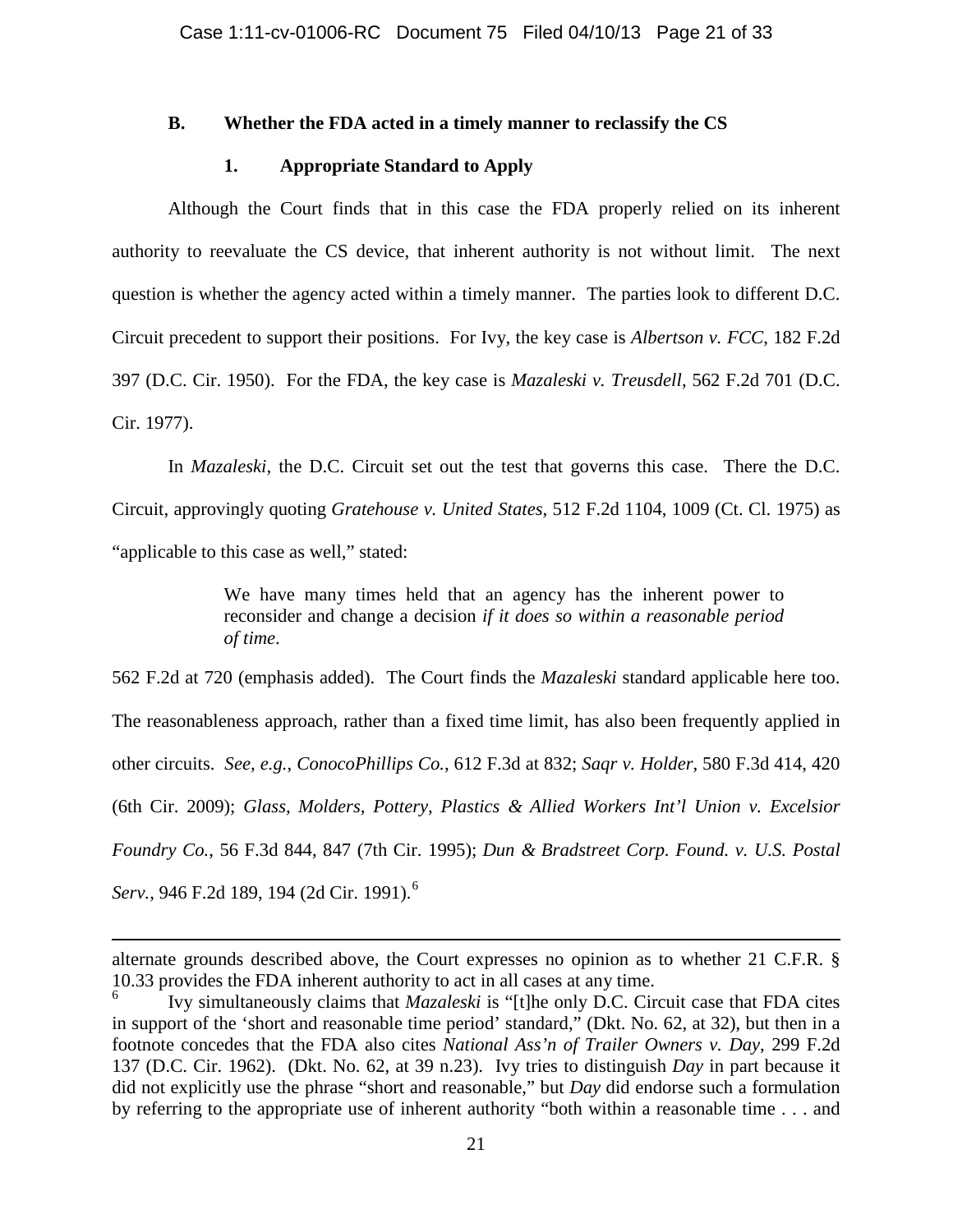#### Case 1:11-cv-01006-RC Document 75 Filed 04/10/13 Page 22 of 33

There are important differences between *Albertson*, the case relied on most heavily by Ivy, and this case. According to Ivy, *Albertson* stands for the proposition that agency reconsideration is only permissible "within the period for taking an appeal," 182 F.2d at 399, after which the agency has no jurisdiction to reconsider. Here, according to Ivy, that would be 30 days. *See* 21 U.S.C. § 360g(a)(8). This understanding, however, does not clearly derive from *Albertson*, due to that case's procedural posture. In *Albertson*, the plaintiff, a radio station holder, applied for a rehearing of an FCC order granting another person a license for a new radio station. The FCC dismissed the application. Albertson then filed what the court referred to as a motion to reconsider within the twenty day period for noting an appeal then required by statute. The FCC denied that motion, and Albertson noted his appeal within twenty days of the denial of his motion to reconsider. 182 F.2d at 399. The FCC and an intervenor claimed that the appeal was untimely because the motion to reconsider did not toll the twenty day limitation to file an appeal. The D.C. Circuit disagreed. "We conclude that the Commission did have authority to entertain the motion [to reconsider]; that consideration thereof on the merits suspended running of the period for taking an appeal from the order dismissing Albertson's application for rehearing, and that the twenty day period for noting the appeal commenced from the effective date of the order denying the motion to reconsider. Therefore, we hold that the appeal was taken in time." *Id.* at 400. Thus, *Albertson* decided an appeal to the D.C. Circuit was timely, so long as the appeal was noted within the statutory period following the denial of a motion for reconsideration. It was not really necessary for the court to decide by when a motion for reconsideration must be filed. The language relied upon by Ivy is dictum.

l

without subjecting the parties affected to any undue or unnecessary hardships." 299 F.2d at 139-40.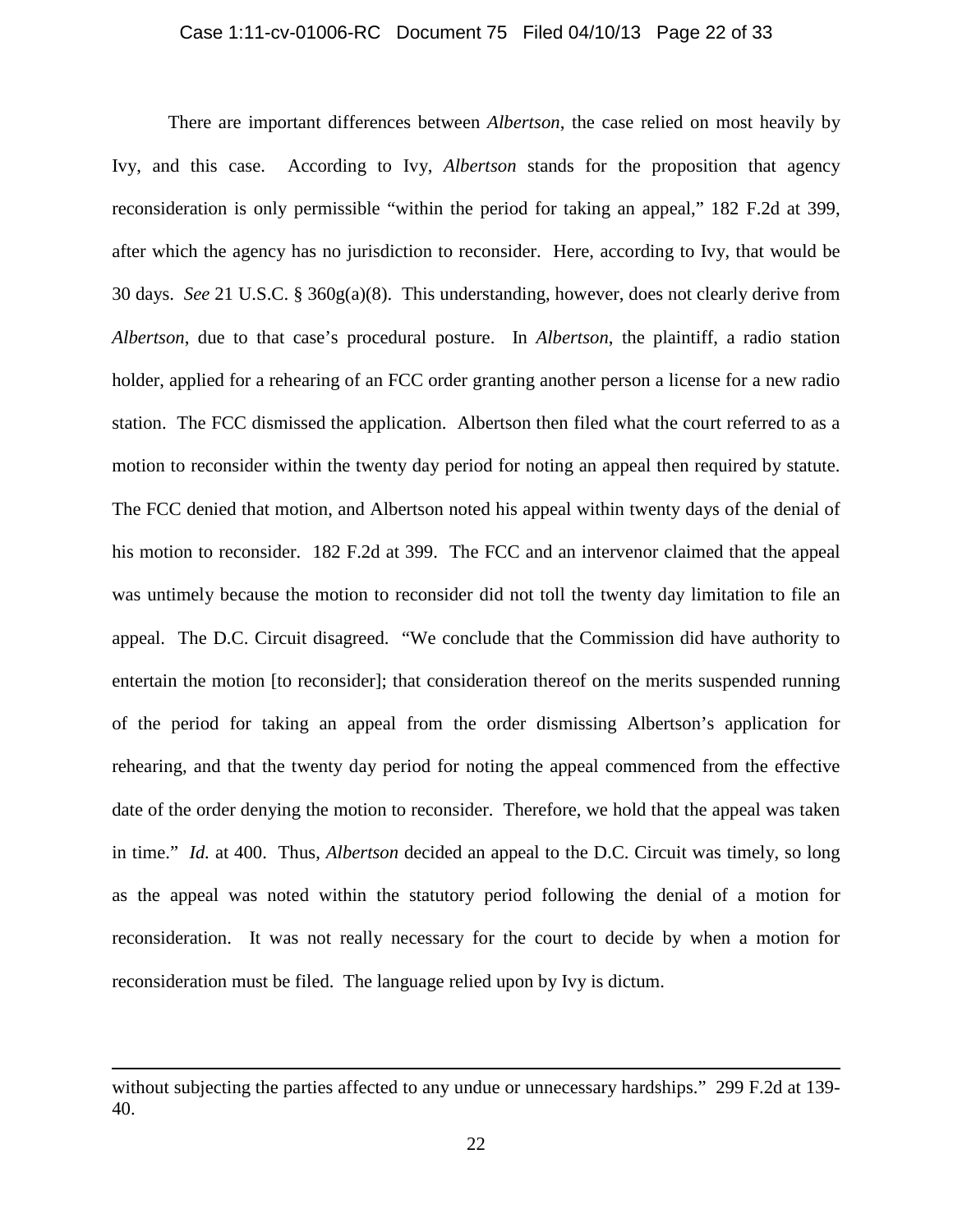#### Case 1:11-cv-01006-RC Document 75 Filed 04/10/13 Page 23 of 33

Ivy offers inconsistent interpretations of the import of *Albertson*. At one point the company claims that *Albertson* "made clear that reconsideration is only permissible within the time period for taking an appeal, after which the agency has no jurisdiction to reconsider." (Dkt. No. 69, at 45). But elsewhere Ivy admits that *Albertson* does not establish an unassailable rule, stating that it does "not mean to suggest that an agency can never reconsider its initial decision after the time period for an appeal has passed." (Dkt. No. 69, at 47). *Albertson* held that during the statutory period that aggrieved parties are able to make appeals, there twenty days, a motion to reconsider tolled the appeal period. This was because the FCC's own rule limited the agency's ability to reconsider actions to twenty days. *See* 182 F.2d at 400. Thus, the *Albertson* court's decision was intended in part to equalize the playing field for reconsideration on the agency's own motion with reconsideration on the motion of an interested party. The FDA is correct when it states that "[i]f a statute or regulation states that an appeal deadline applies to an agency as well as others, an agency's inherent authority would be time-limited . . . ." (Dkt. No. 67, at 16 n.8). But there is no such limitation at issue in this case, and *Albertson* therefore is inapposite. By the same logic, Ivy's suggestion that *Albertson* trumps *Mazaleski* because the two are in conflict is rejected. (*See* Dkt. No. 62, at 39 n.24).

*American Methyl*, citing *Albertson* and other authorities, states that "agencies have an inherent power to correct their mistakes by reconsidering their decisions within the period available for taking an appeal." 749 F.2d at 835. This is true, but *American Methyl* also concedes there may be "further inherent or implicit authority" for an agency to reconsider its actions beyond the time period for appeal where Congress has not specified a mechanism for correcting agency error. *Id.* As described above, the numerous procedural irregularities present in this case lend additional support for finding such authority in this case. Also, because the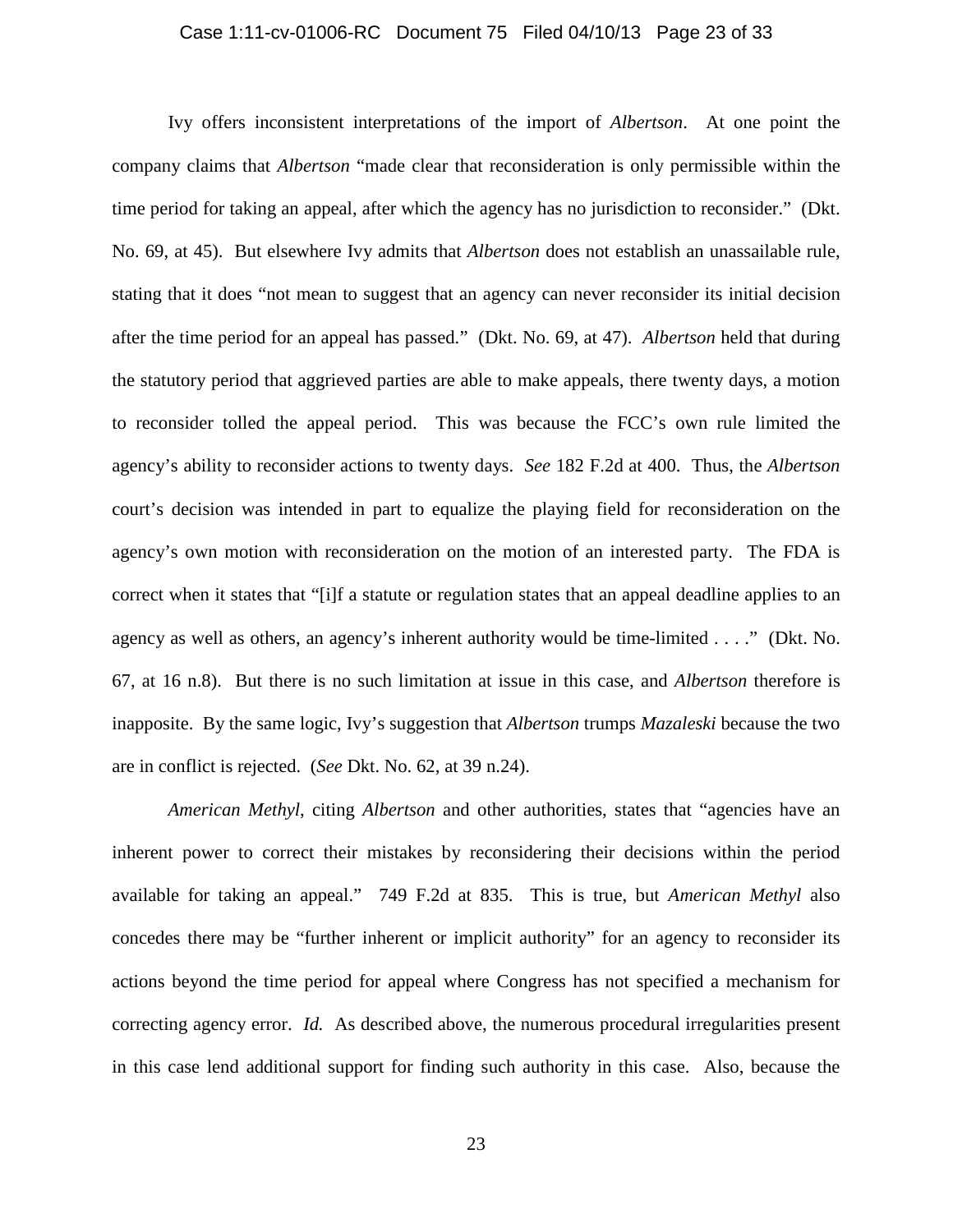#### Case 1:11-cv-01006-RC Document 75 Filed 04/10/13 Page 24 of 33

authorities cited by the court in *American Methyl* relate to other agencies limited by statutory deadlines, the Court finds the "reasonable period of time" standard to be the proper one for this case. *See Greater Boston Television Corp. v. FCC*, 463 F.2d 268, 287 (D.C. Cir. 1971) (stressing that "precedents pertaining to other agencies are not necessarily fungible, and each case calls for analysis of the statutory system governing the agency in order to ascertain how Congress has balanced the interests of flexibility and finality.").

Even more sui generis is *Prieto v. United States*, 655 F. Supp. 1187 (D.D.C. 1987), which Ivy also relies on for support. At issue in *Prieto* was an appeal for reconsideration initiated by a third party, not the agency acting on its own, and the government had reclassified the challenge from a "notice of appeal"—which was limited by regulation to 30 days—to a complaint—which apparently was not so burdened. *See id.* at 1189-90, 1192. Unlike here, the initial review involved no readily identifiable procedural defects—the court called the reconsideration "a most questionable exertion of an agency's adjudicatory powers." *Id.* at 1191. *Prieto* is also inapplicable because it only dealt with the impact on one individual, "an American Indian who comes under the special protection of this nation's laws and this particular Department's regulations." *Id.* at 1193. *See also Belville*, 999 F.2d at 1002 n.14 (distinguishing *Prieto* based on its effects on "a single individual"). And even *Prieto*, which cites *Albertson*, also approvingly cites to cases that, for example, allow reconsideration when sought "reasonably promptly." 655 F. Supp. at 1192 (citing *Duvin v. Dep't of Treasury, Public Employees' Retirement System*, 386 A.2d 842 (N.J. 1978)).

Given the issues involved in the approval of the CS device described earlier, the Court finds that *Mazaleski* supplies the appropriate standard for this case and that application of the reasonable period of time standard to the FDA's reconsideration in this case is appropriate.

24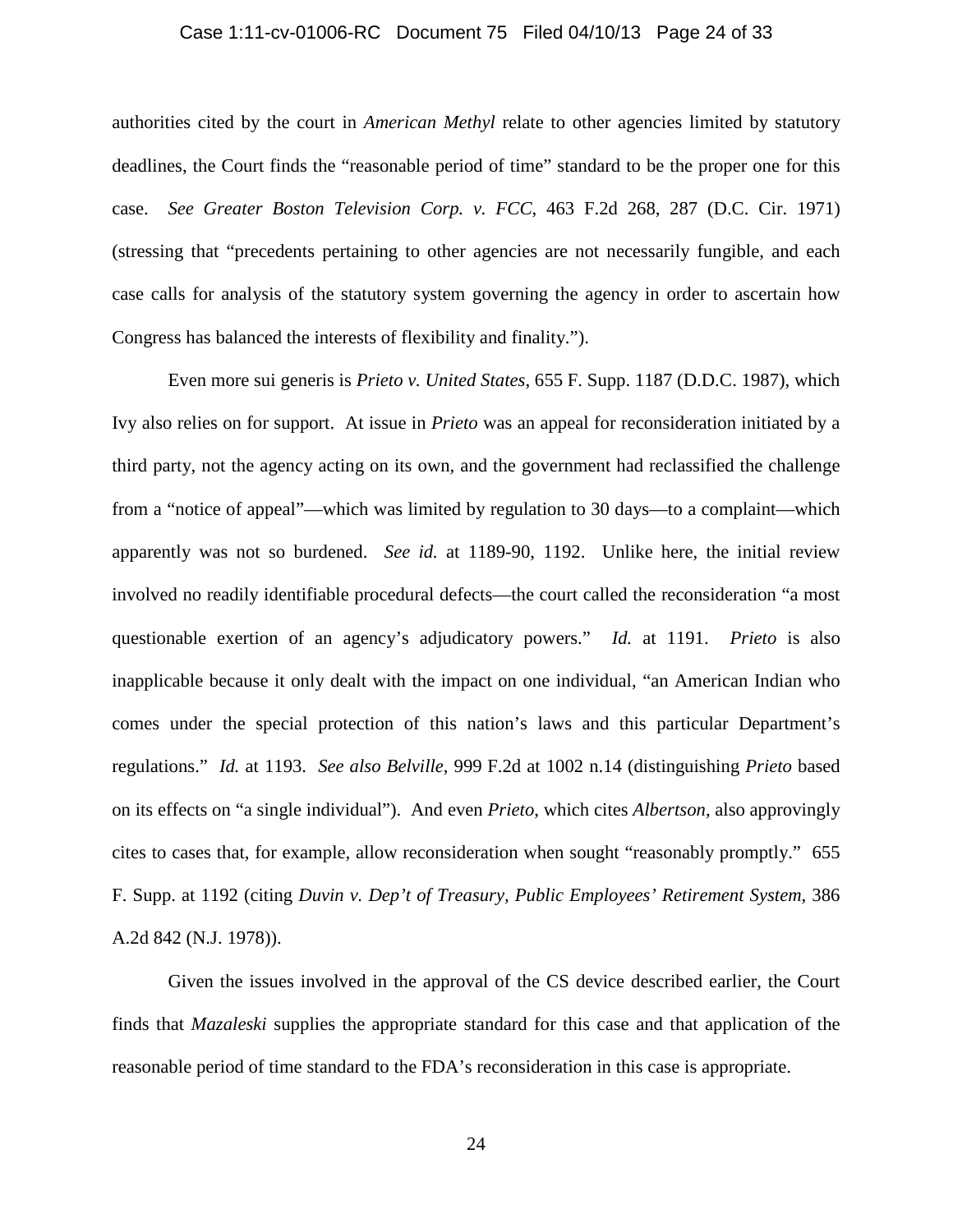# **2. How to Determine What is a Reasonable Period of Time**

Although application of the reasonableness standard is appropriate, that does not end the timeliness inquiry. The *Mazaleski* court stated that the inherent power to reconsider could be exercised, absent unusual circumstances, "in weeks, not years." 562 F.2d at 720. The FDA argues that under the facts of this case they acted within a reasonable period of time, while Ivy argues that the agency took far too long to act and therefore the reconsideration is outside the bounds of reasonableness.

To determine what is reasonably timely, various factors have been considered by courts. For example, courts have considered: the complexity of the decision; whether the decision was based on fact or law; whether the agency acted according to its general procedures for review; the express time limit for appeals set forth in agency regulations; whether legally cognizable property interests had arisen through the initial decision; whether parties had relied upon the initial decision; whether the agency acted in bad faith by advancing a pretextual explanation to justify reconsideration; whether the agency provided notice of its intent to reconsider the initial decision; and the probable impact of an erroneous agency decision absent reconsideration. *See Macktal v. Chao*, 286 F.3d 822, 826 (5th Cir. 2002); *Belville*, 999 F.2d at 1001; *Dun & Bradstreet Corp. Found. v. USPS*, 946 F.2d 189, 194 (2d Cir. 1991); *Prieto*, 655 F. Supp. at 1192-93. Of those factors listed, the fact that Ivy invested time and money in reliance upon the FDA's substantial equivalence determination weighs in favor of the company, but most factors, notably that the reevaluation involved considerable time and attention to a complicated review, and that there is no evidence of bad faith on the part of the agency, favor the agency.

Courts have varied regarding the determination as to what a reasonable amount of time is. For example, courts have rejected reconsiderations begun more than a year after the initial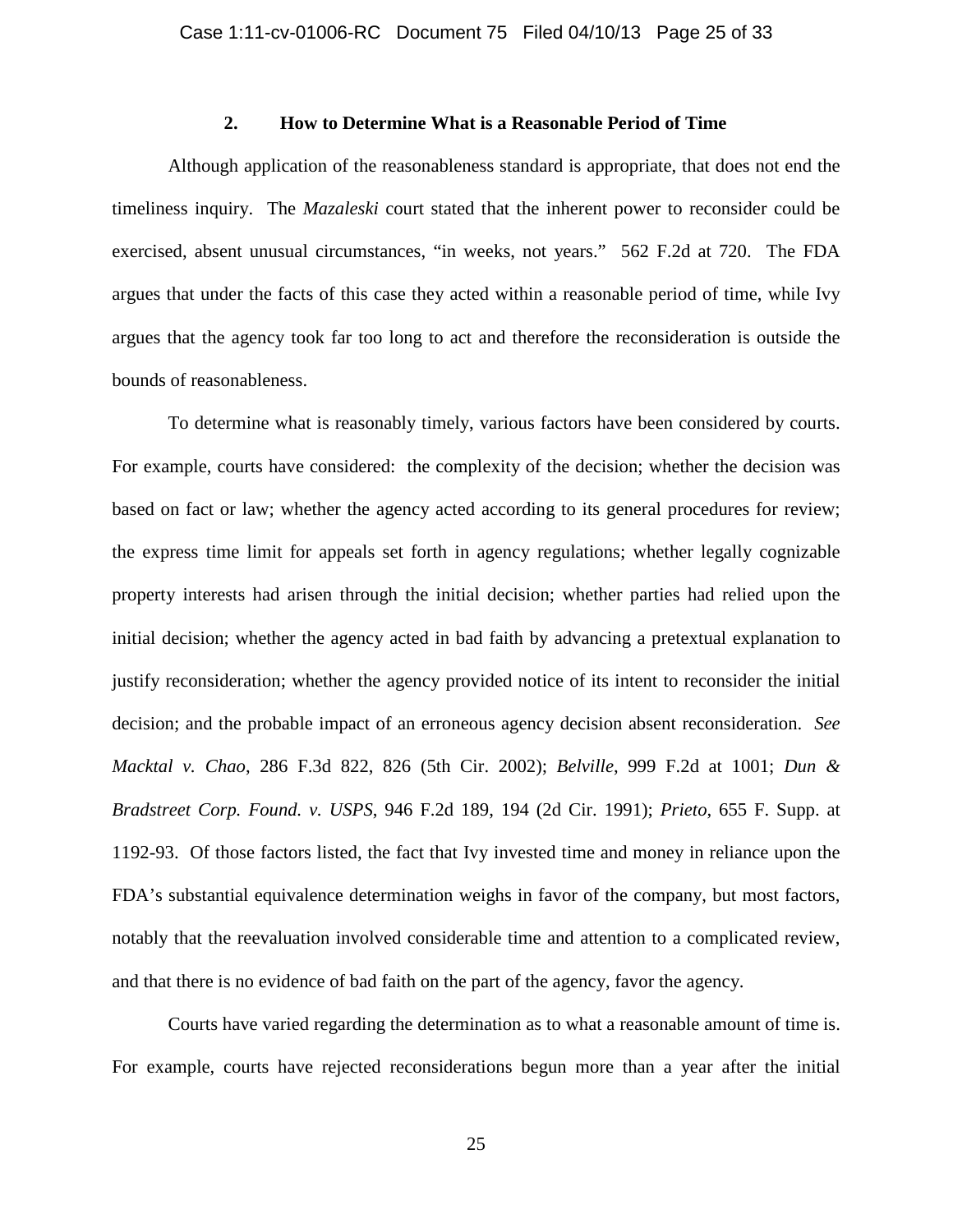#### Case 1:11-cv-01006-RC Document 75 Filed 04/10/13 Page 26 of 33

adjudication, *see, e.g.*, *Gabbs Exploration Co. v. Udall*, 315 F.2d 37, 41 (D.C. Cir. 1963), and upheld reconsiderations made within a short period, *see, e.g.*, *Mazaleski*, 562 F.2d at 720-21. In *Belville*, 999 F.2d at 1000, the court used the "short and reasonable time period" standard, and found an eight month period to be timely. In *Belville*, pursuant to the Surface Mining Control and Reclamation Act ("SMCRA"), the Interior Department's Office of Surface Mining, Reclamation, and Enforcement suspended and reversed its determination that plaintiffs possessed a valid existing right that would exempt their tracts of land from SMCRA. The court examined eight factors listed above, relying particularly on the complexity of the valid existing right determination, the lack of agency bad faith, the potential impact of an erroneous decision, and the lack of reliance by plaintiff as the state had yet to issue a strip mining permit. *Id.* at 1001-02. The court further noted that the public interest in achieving the correct result tipped the scales in favor of a finding that reconsideration was timely. *Id.* at 1002. Although the FDA cites other cases suggesting an even longer time period may be appropriate, *see Elkem Metals Co. v. United States*, 193 F. Supp. 2d 1314, 1322-23 (Ct. Int'l Trade 2002), the Court finds *Belville* to offer more useful guidance as to the proper time frame.

The next question is how to calculate the relevant time period. Ivy argues that the time period at issue here is twenty-two months, and that the clock stopped running when ReGen received "formal notice" of suspension of the CS device. (Dkt. No. 62, at 39-40 n.26). The FDA argues that *Belville* supports a different time period. The agency construes the language in *Belville* to mean that in this case the time frame is the eight to ten months between the FDA's initial determination and the FDA's notice to ReGen that the agency was reconsidering its determination. (Dkt. No. 67, at 16-17). The Court finds that the agency's reading of *Belville* is the correct one. In *Belville*, the "relevant time period" ran from the initial agency determination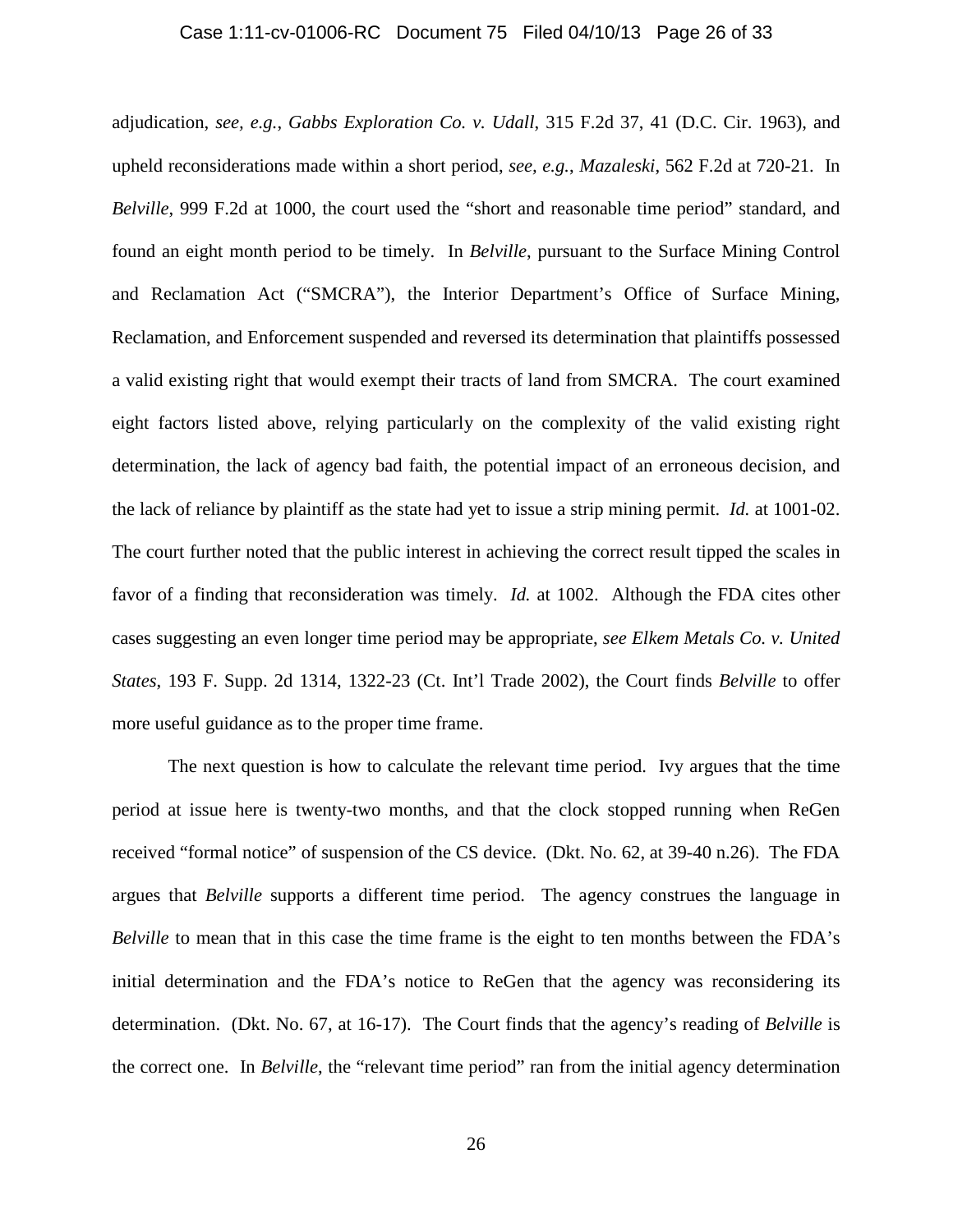#### Case 1:11-cv-01006-RC Document 75 Filed 04/10/13 Page 27 of 33

to when the affected party received notice that the determination was "actively under reconsideration," not when the agency made its final decision. *See* 999 F.2d at 1001 n.12. That is, the time period measured was from the determination of Belville's valid existing rights in December 1988 and its receipt of notice of suspension in August 1989, not the later agency reversal of its determination of valid existing claims. This understanding accords with other cases as well. *See, e.g.*, *Dun & Bradstreet*, 946 F.2d at 194 (evaluating period between when Dun & Bradstreet first learned that the Postal Service had approved their request and when they received notice of reconsideration). In this case, the FDA initially classified the CS device in December 2008, began its investigation on April 29, 2009, published its preliminary report in September 2009, and met with ReGen in October 2009. This is the same timeframe at issue in *Belville*. There is an argument to be made that the timeframe here was even shorter, given the evidence in the Administrative Record that ReGen was aware that the agency had begun its reevaluation at the latest as of June 9, 2009. (*See* AR 3300). Either way, the time period falls comfortably within the reasonableness standard. *See Belville*, 999 F.2d at 1002 ("[T]he public interest in achieving a correct result . . . especially tips the scales in favor of a finding that reconsideration was timely.").

#### **C. The FDA Acted Properly and Within its Statutory Authority**

#### **1. The FDA evaluated the CS based on its intended use**

The agency's substantial equivalence determination of a 510(k) submission is limited to the "intended use" of a device set forth in "the proposed labeling submitted in a report for the device under section 510(k)." 21 U.S.C. § 360 $c(i)(1)(E)(i)$ . Ivy argues that the FDA acted arbitrarily and capriciously because it failed properly to limit its review of the CS device to the description provided in the device's Indications for Use statement, which states its use "is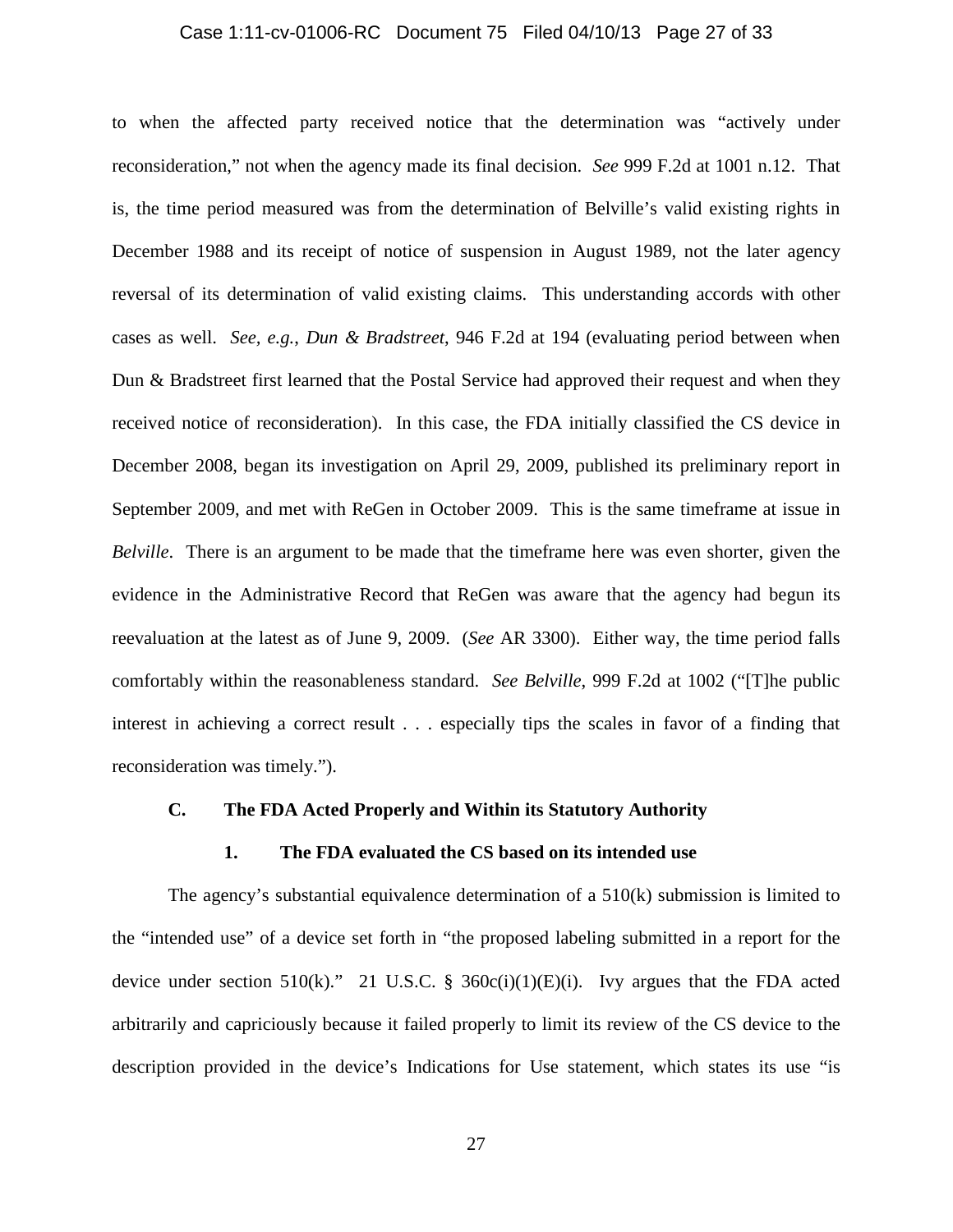#### Case 1:11-cv-01006-RC Document 75 Filed 04/10/13 Page 28 of 33

intended for use in surgical procedures for the reinforcement and repair of soft tissue injuries of the medial meniscus . . . and is not intended to replace normal body structure." (AR 3242). The agency counters that Dr. Shuren properly based his decision on "the labeled description of the device," including material outside the Indications for Use statement.<sup>[7](#page-27-0)</sup>

The FDA properly analyzed the Indications for Use statement and looked beyond it as well. In comparing the CS device to predicate devices based on the Indications for Use statement, Dr. Shuren found differences "in two primary respects: none of the predicates are indicated for use in an intra-articular joint space, nor do they contain such explicit directions for preparation of the surgical site." (AR 5467) (footnote omitted). As a result, Dr. Shuren looked at other labeling, including the CS's Instructions for Use. The FDA broadly defines labeling to include "all labels and other written, printed, or graphic matter . . . accompanying such article." 21 U.S.C. § 321(m). This definition indicates Dr. Shuren acted appropriately, and by failing to address the FDA's argument on this point, (*see* Dkt. No. 33, at 44; Dkt. No. 67, at 19-20), Ivy concedes it, *see Newton v. Office of the Architect of the Capitol*, 840 F. Supp. 2d 384, 397 (D.D.C. 2012) ("When a party files an opposition addressing only certain arguments raised in a dispositive motion, a court may treat those arguments that the non-moving party failed to address as conceded."). Ivy also conceded the point when it listed its Instructions for Use under "Proposed Labeling, Packaging." (*See* AR 2663).<sup>[8](#page-27-1)</sup> Based upon his examination, Dr. Shuren

<span id="page-27-0"></span> $\frac{7}{10}$  Ivy also argues that if the FDA thought that the CS device had a replacement function, its proper course was to require an additional labeling statement. But, as explained below, this argument is rejected because the agency can only require additional labeling when an intended use "is not identified in the proposed labeling," 21 U.S.C. § 360c(i)(1)(E), whereas here the agency found the CS device to have a new intended use identified in the proposed labeling.

<span id="page-27-1"></span>Ivy suggests that the FDA should have limited itself only to the Indications for Use, "which is the only document that is actually attached to the substantial equivalence determination." (Dkt. No. 62, at 43). But the company failed to address Supreme Court precedent contradicting this argument and cited by the agency. *See Kordel v. United States*, 335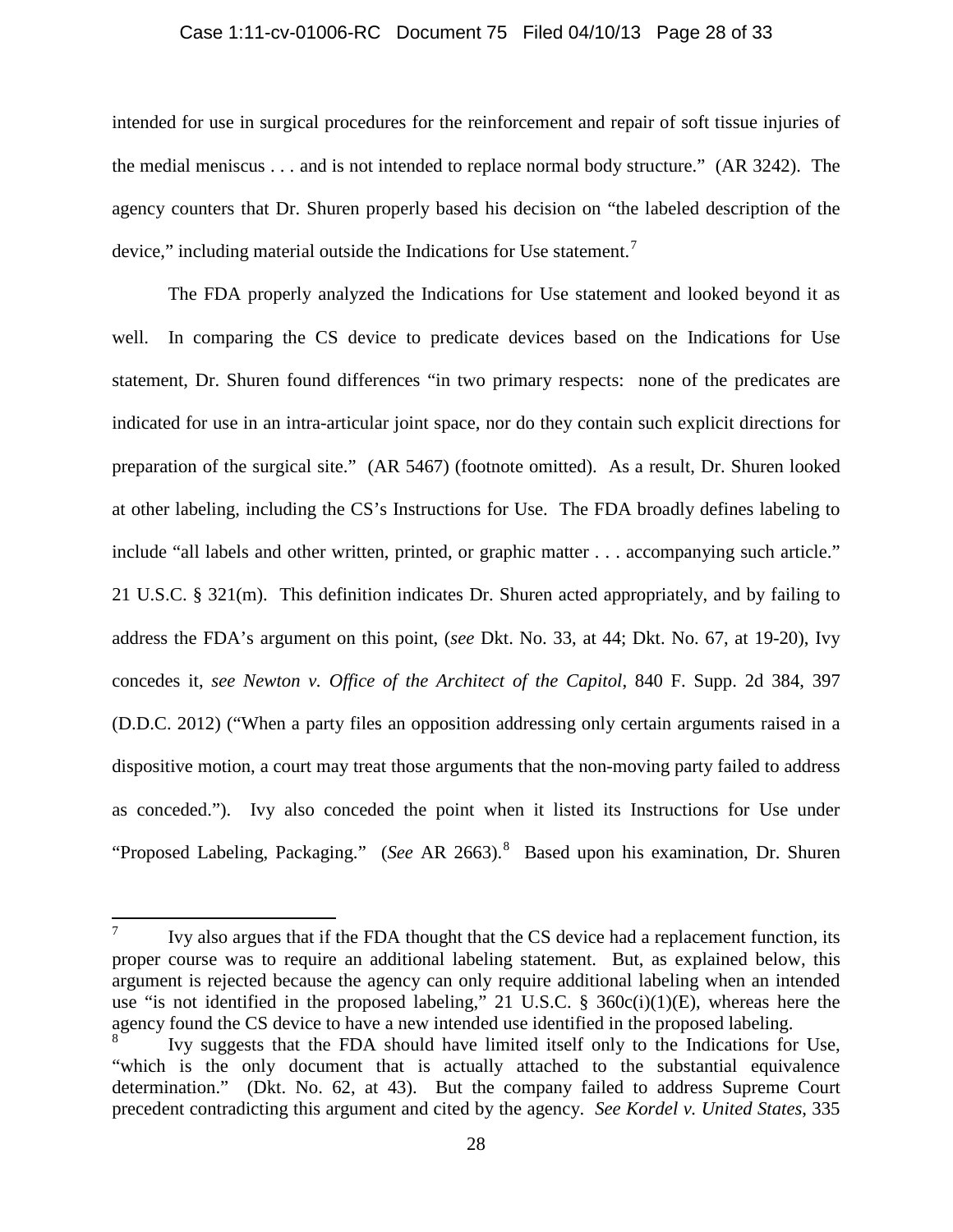#### Case 1:11-cv-01006-RC Document 75 Filed 04/10/13 Page 29 of 33

found that "the Instructions for Use make clear that upon implantation the CS device is intended to replace damaged meniscal tissue that has been removed." (AR 5468). Simply because Ivy stated that the CS device is "not intended to replace normal body structure" does not mean it is not intended to replace anything. As Dr. Shuren noted, "this disclaimer does not counter plain statements in both the Indications for Use statement and in the instructions for use that the device is intended to replace *something*, namely, damaged meniscal tissue that has been surgically removed." (AR 5471) (emphasis in original). He later added: "The indications for use statement purporting to indicate the device for use in repair and reinforcement seems to be an attempt to manipulate language to conform the indications for the CS device to those of predicate meshes." (AR 5475). Whether Ivy is correct that looking beyond the Indications for Use Statement is not "[t]ypically" what is done, (Dkt. No. 62, at 43), is irrelevant: there is nothing improper about doing so, *see* 21 U.S.C. § 321(m).

Others at the FDA besides Dr. Shuren shared the view that the CS device was intended to replace tissue rather than simply reinforce and repair damaged tissue. For example, the FDA's lead reviewer noted "that the device was used to replace significant amounts of meniscal tissue that were removed during partial meniscectomy, and NOT to augment tissue that had otherwise been adequately repaired." (AR 2952) (emphasis in original). As Dr. Shuren noted, this was not the opinion of one person, but the review team generally. (AR 5474). Dr. Shuren also noted that "[m]embers of the November 2008 Panel conceded that they were 'having trouble with comparing [the CS device] with predicate devices because [the devices] really aren't used in the same way.'" (AR 5462) (footnote omitted). "Further, the March 2010 Panel in particular expressed uncertainty about what the CS device is intended to do." (AR 5465). While Ivy is

l

U.S. 345, 349 (1948) (holding that, for material accompanying a device, "[n]o physical attachment is necessary. It is the textual relationship that is significant.").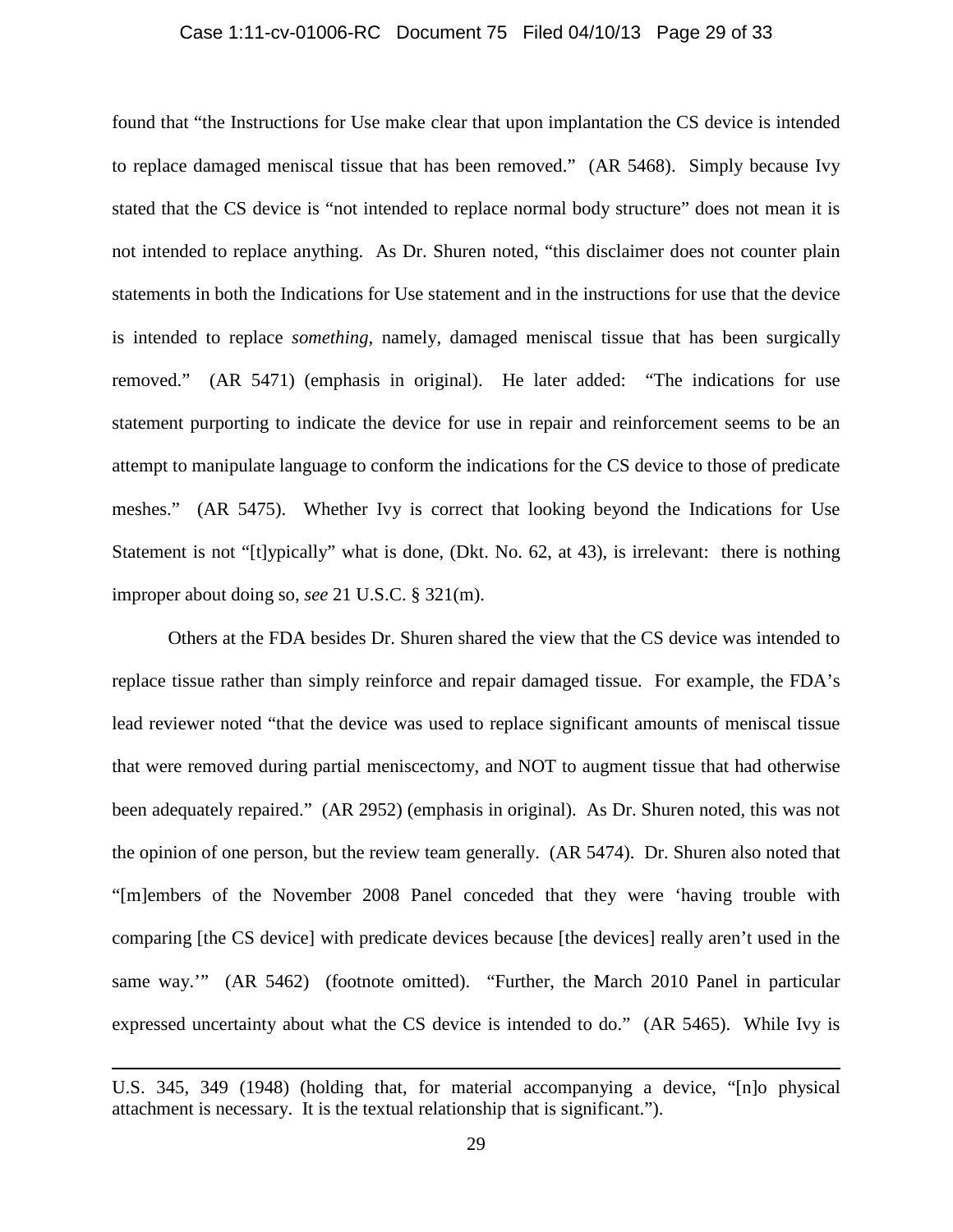#### Case 1:11-cv-01006-RC Document 75 Filed 04/10/13 Page 30 of 33

correct that the FDA's Donna-Bea Tillman found that Ivy "had provided a plausible explanation for why a 'repair and reinforce' indication was different than a 'replace' indication,"  $(AR 2951)$  $(AR 2951)$  $(AR 2951)$ ,  $(9)$ Dr. Tillman finding Ivy's explanation "plausible" does not mean Dr. Shuren's conclusion is not also "plausible."

Dr. Shuren's examination of predicate devices adequately explains why their differences from the CS device indicate the agency did not treat the CS device unfairly. For example, Ivy claims that the DuPuy Restore device "performs the same type of function in the shoulder that the CS is intended to perform in the knee." (Dkt. No. 62, at 45). But Dr. Shuren analyzed the device, and rationally reached a different conclusion: "Though both devices are intended for orthopedic indications, the two devices function differently, are in different anatomical locations, and have different intended uses." (AR 5472). This accords with the remarks of the March 2010 panel member who remarked that "the mechanical requirements of the knee are different than the predicate devices." (*See* AR 5471). Dr. Shuren examined other devices as well, and concluded that

> [n]one of these devices in any of their iterations have an intended use of replacing tissue in the knee that has been surgically excised. The review team considered all predicates indicated by ReGen in its 510(k) submission and concluded that none were suitable predicates for the CS device. I agree with that conclusion.

(AR 5474). Ivy disagrees with this conclusion, but mere disagreement is not enough to overturn an agency's considered analysis. Dr. Shuren gathered and examined the relevant information, and explained his analysis of that information. Thus, the Court finds the agency satisfies the test of establishing a "rational connection between the facts found and the choice made." *Motor* 

<span id="page-29-0"></span><sup>9</sup> Ivy claims that Dr. Shuren came to his conclusion "without ever addressing Dr. Tillman's prior memoranda." (Dkt. No. 62, at 42). Not so. Dr. Shuren directly addressed her opinions, and found them too heavily reliant on the November 2008 panel. (AR 5463-64).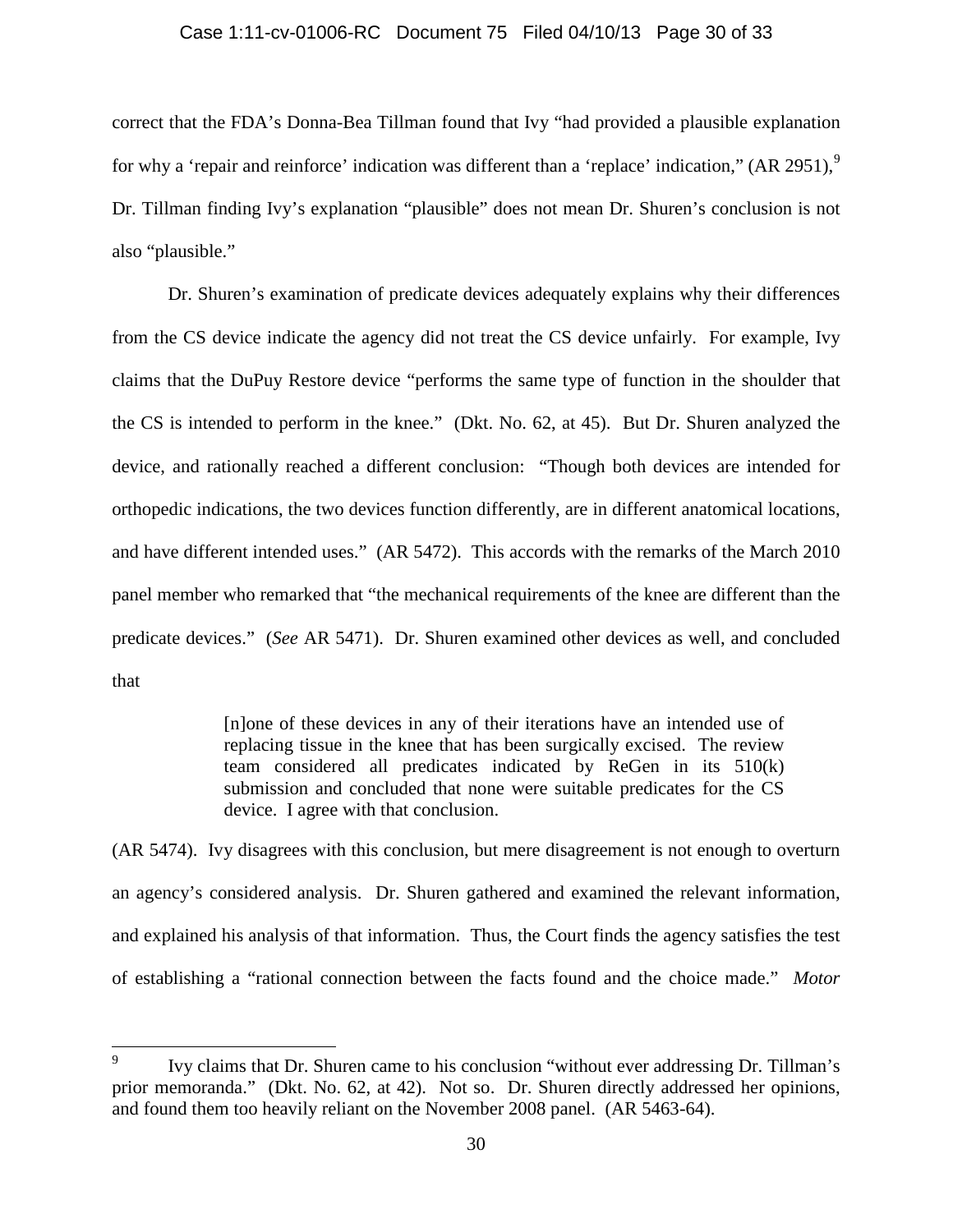*Vehicles Mfrs. Ass'n v. State Farm*, 463 U.S. 29, 43 (1983) (quoting *Burlington Truck Lines v. United States*, 371 U.S. 156, 168 (1962)).

"[T]he function of the district court is to determine whether or not as a matter of law the evidence in the administrative record permitted the agency to make the decision it did." *Cottage Health Sys. v. Sebelius*, 631 F. Supp. 2d 80, 90 (D.D.C. 2009) (citation omitted). The district court must "review the administrative record to determine whether the agency's decision was arbitrary and capricious, and whether its findings were based on substantial evidence." *Forsyth Mem'l Hosp., Inc. v. Sebelius*, 639 F.3d 534, 537 (D.C. Cir. 2011) (citing *Troy Corp. v. Browner*, 120 F.3d 277, 281 (D.C. Cir. 1997)). A court must "perform a searching and careful inquiry into the facts underlying the agency's decision," but "will presume the validity of agency action as long as a rational basis for it is presented." *Am. Farm Bureau Fed'n v. EPA*, 559 F.3d 512, 519 (D.C. Cir. 2009) (citations and quotation marks omitted). "The Court is not empowered to substitute its judgment for that of the agency." *Davis v. Latschar*, 202 F.3d 359, 365 (D.C. Cir. 2000) (citations omitted). This is especially so, as here, in the context of matters involving complex scientific issues. *See Marsh v. Or. Natural Res. Council*, 490 U.S. 360, 378 (1989).

Dr. Shuren's Memorandum to the File contains argument that cannot reasonably be called arbitrary or capricious, which is the standard at issue here. He based his decision on a review of the relevant material, including an examination of both panels, meetings with the review team, and the overall record. (*See* AR 5461). He properly based his conclusion on the CS device's proposed labeling. (*See* AR 5466-67, 5470-76). And while Ivy is correct that not every single person in the entire agency agreed with him, that is not the standard of review. *See Serono Labs, Inc. v. Shalala*, 158 F.3d 1313 (D.C. Cir. 1998) (holding deference "is owed to the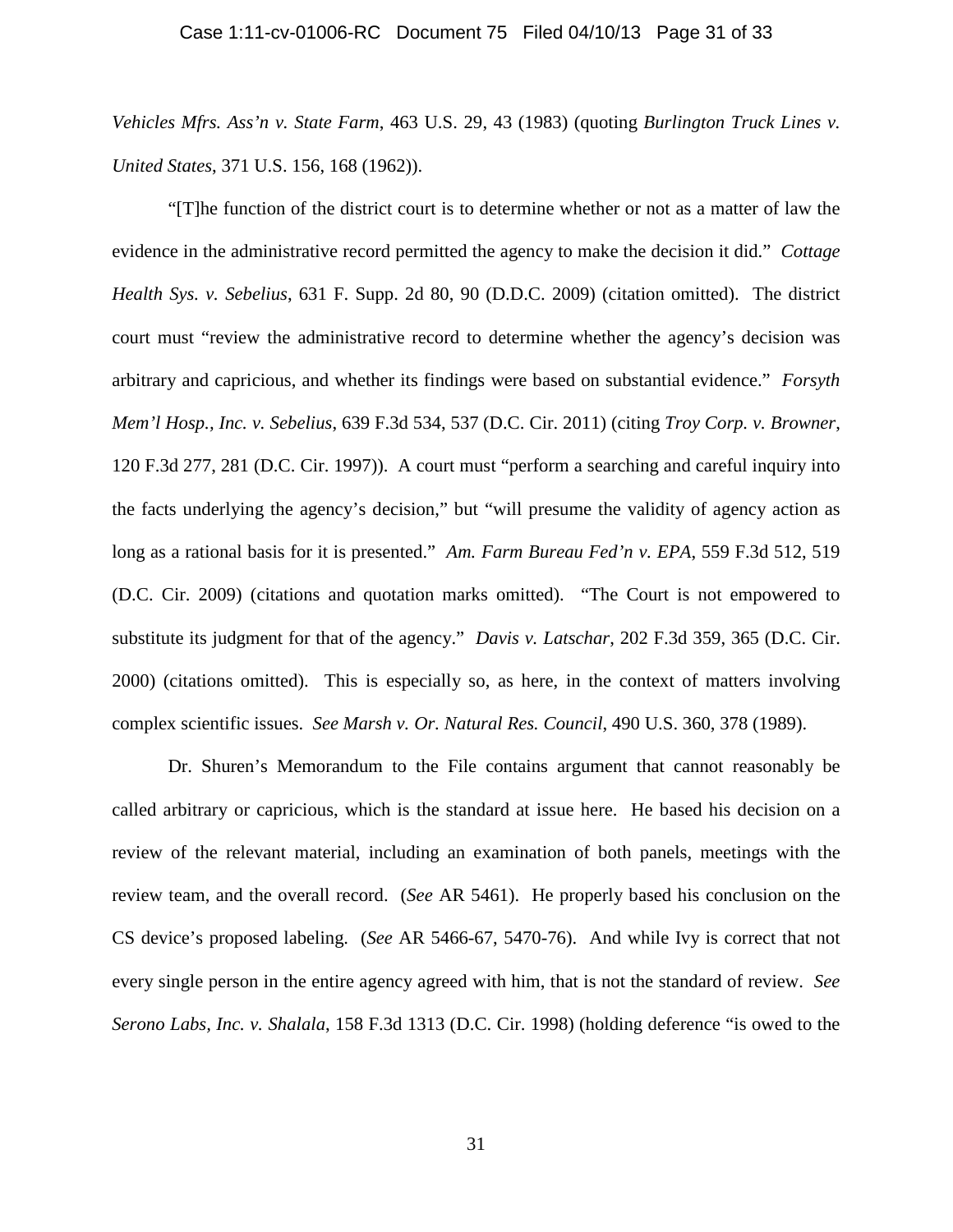#### Case 1:11-cv-01006-RC Document 75 Filed 04/10/13 Page 32 of 33

decisionmaker authorized to speak on behalf of the agency, not to each individual agency employee").

# **2. The FDA Identified Technological Differences Between the CS and Proposed Predicate Devices**

The FDCA also states that whether a new device is substantially equivalent to a predicate depends on the device's "technological characteristics"—they need to either be the same or, if different, the manufacturer must demonstrate that the device is as safe and effective as a predicate. 21 U.S.C. §  $360c(i)(1)(A)$ . The agency argues, independently from its argument about intended use, that it found the device not substantially equivalent to a predicate because "differences between the technological characteristics of the CS device and each of the predicate devices raise different questions of safety and effectiveness." (AR 5458). Although the agency's argument about differences in device thickness appears weak, Dr. Shuren does properly present concerns about differences in shape.

Dr. Shuren found that the "CS device has different technological characteristics from other [predicate devices] because of differences in shape," (AR 5476), and that these different characteristics "raise new types of safety and effectiveness questions," (AR 5477). Ivy states that Dr. Shuren offered "no reason" for his concerns about the shape of the CS device. (Dkt. No. 62, at 50). But Dr. Shuren stated that "new types of safety and effectiveness questions are raised based on the shape of the CS device in terms of biomechanical properties, composition, and possible chondral changes in the knee joint from the presence of the device." (AR 5477). Again, Dr. Shuren is not alone: the review team also found "different technological characteristics from other meshes because of differences in shape." (AR 5476).